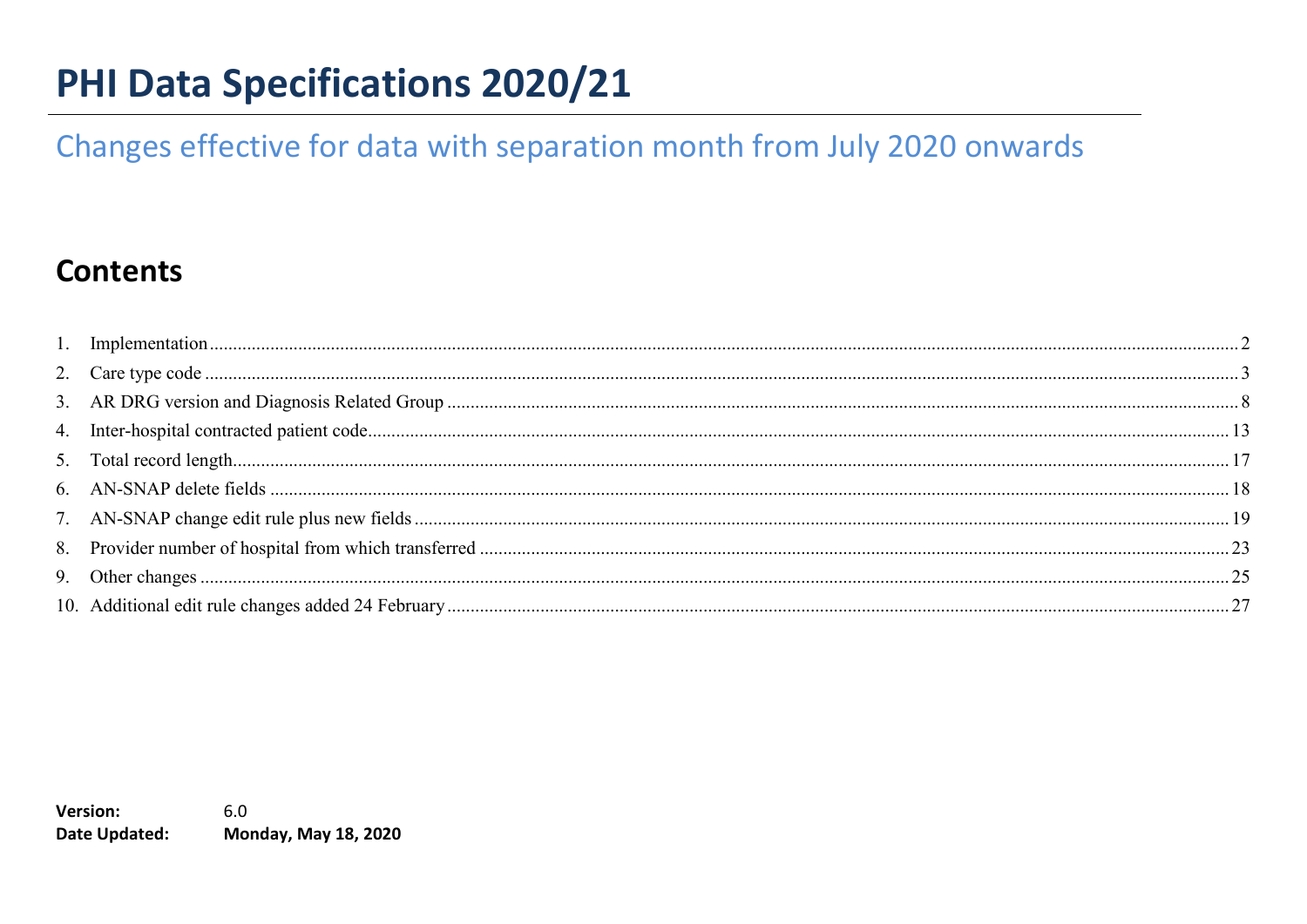**Content Owner:** Department of Health

# <span id="page-1-0"></span>**1.Implementation**

For PHDB (hospital to department), HCP (hospital to insurer), and HCP1 (insurer to department), these proposed changes to data specifications are designed to apply to hospital separation data with separation month from July 2020 onwards, i.e. data relating to the 2020-21 financial year and following years.

For GT-Dental any changes will be based on the date of file submission, because GT-Dental files contain a range of service dates.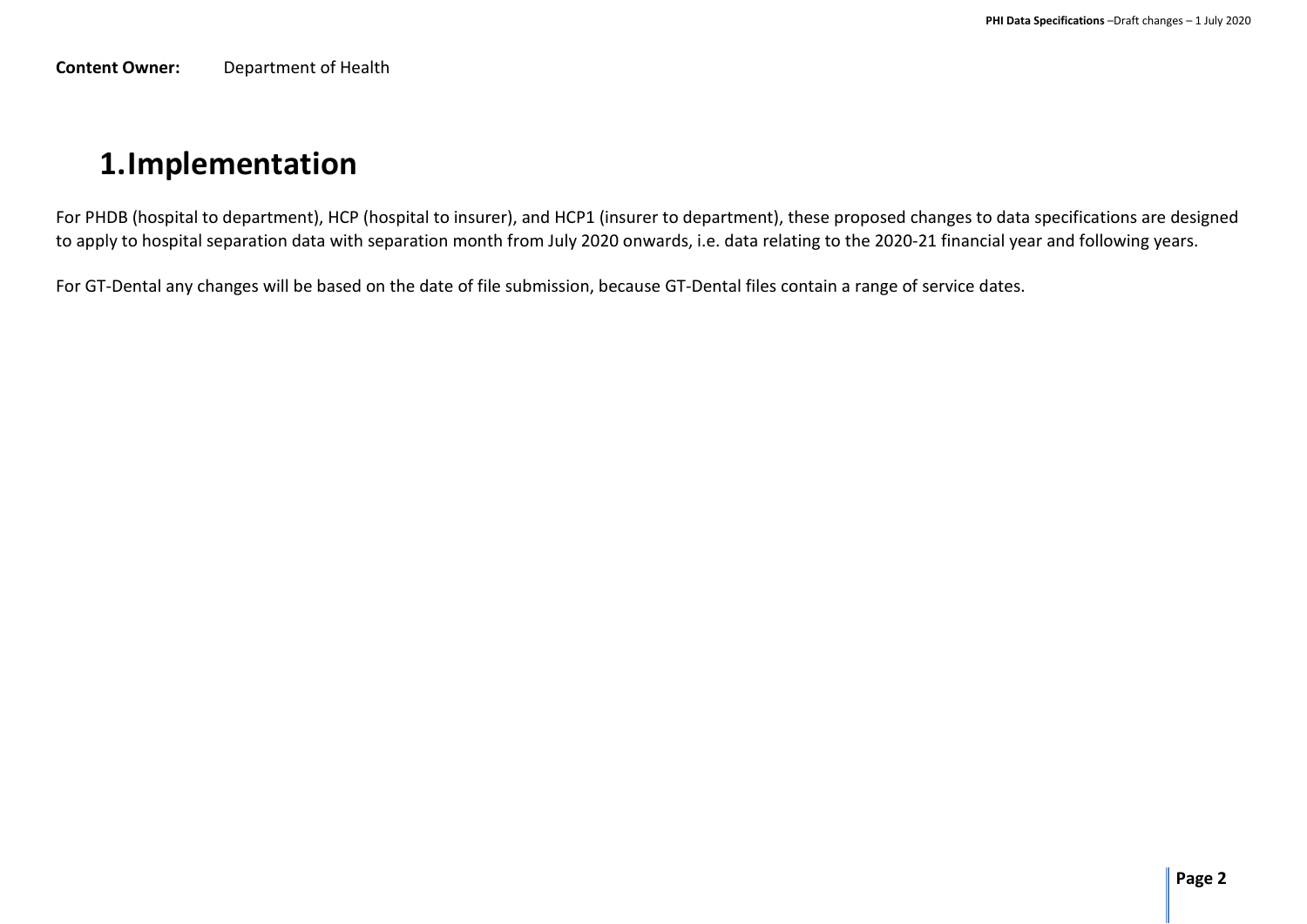# <span id="page-2-0"></span>**2.Care type code**

- **Data Item:** Care type code
- **Datasets:** This change affects the following data specifications: HCP (episode), HCP1 (episode), PHDB (episode)
- **Change:** Move to new METeOR [\(711010\)](https://meteor.aihw.gov.au/content/index.phtml/itemId/711010) values for care type.

In PHDB and HCP (hospital to insurer), old field 'care type' to be revised with new coding description and edit rules.

In HCP1 (insurer to department) both old 'care type' and new 'care type code' fields will be accepted during the 2 year period of transition to ECLIPSE web services (to June 30, 2022).

**Reason:** To align with METeOR [\(711010\)](https://meteor.aihw.gov.au/content/index.phtml/itemId/711010) and ECLIPSE web services.

#### **See following pages**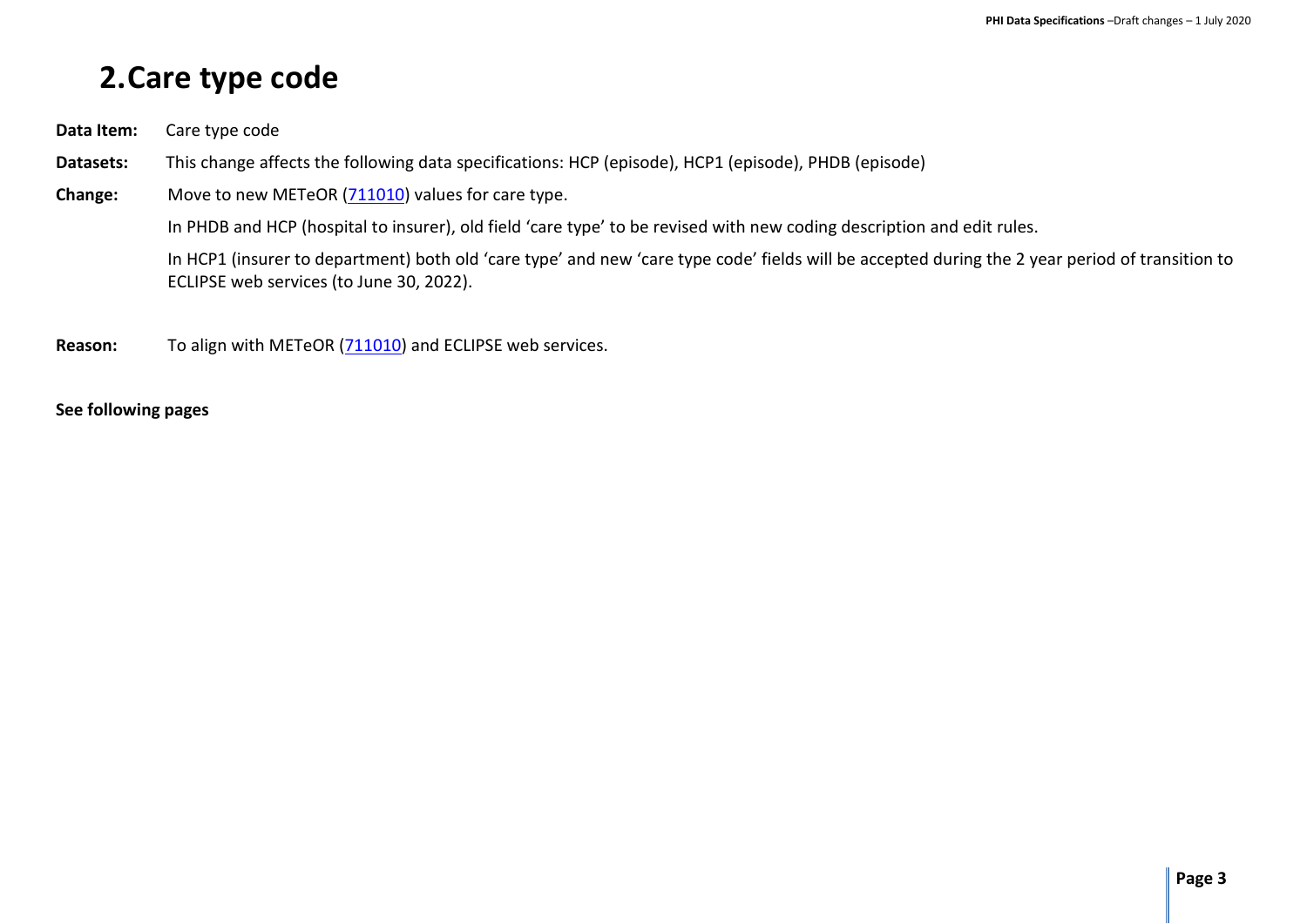### **PHDB – Episode – revised field**

| <b>No</b> | <b>Data</b> | <b>METeOR</b>  | <b>Type</b> | <b>Format</b> | <b>Coding description</b>                                                                  | <b>Edit Rules</b>            | Error  |
|-----------|-------------|----------------|-------------|---------------|--------------------------------------------------------------------------------------------|------------------------------|--------|
|           | Item        | identifier     | &           |               |                                                                                            |                              | code/s |
|           |             |                | size        |               |                                                                                            |                              |        |
| 20        | Care        | <b>METeOR</b>  | N(3)        | Left          | The overall nature of a clinical service provided to an admitted patient during an episode | <b>Reject record if not</b>  |        |
|           | <b>Type</b> | 270174         |             | justify two   | of care (admitted care), or the type of service provided by the hospital for boarders or   | (10, 11, 20, 21, 22, 23,     |        |
|           |             | but with       |             | digit         | posthumous organ procurement (other care), as represented by a code.                       | 30, 31, 32, 33, 40, 50, 60,  |        |
|           |             | additional     |             | codes         | $10 =$ Acute Care, 11 = Mental Health Care, 20 = Rehabilitation Care                       | 70, 80, 90 or 100)           |        |
|           |             | $e$ ode        |             | and           | 21 = Rehabilitation Care delivered in a designated unit                                    |                              | E020   |
|           |             | $\frac{44}{5}$ |             | follow        | 22 = Rehabilitation Care according to a designated program                                 | <b>Reject record if not</b>  |        |
|           |             | <b>Mental</b>  |             | with a        | 23 = Rehabilitation Care is the principal clinical intent                                  | (1, 2, 3, 4, 5, 6, 7, 9, 10, |        |
|           |             | Health         |             | blank         | 30 = Palliative Care                                                                       | 11 or 88)                    |        |
|           |             | Gare           |             | space)        | 31 = Palliative Care delivered in a designated unit                                        | (Reject record if not in     |        |
|           |             | (From          |             |               | 32 = Palliative Care according to a designated program                                     | correct format: must be      |        |
|           |             | <b>METeOR</b>  |             | Left          | 33 = Palliative Care is the principal clinical intent                                      | left justified and followed  |        |
|           |             | 584408)        |             | justify       | 40 = Geriatric evaluation and management                                                   | by $blank(s))$               |        |
|           |             |                |             | and           | 50 = Psychogeriatric Care, 60 = Nursing Home Type                                          |                              |        |
|           |             |                |             | follow        | $70$ = Newborn Care, 80 = Other admitted patient care                                      |                              |        |
|           |             | 711010         |             | with blank    | $90 -$ Organ procurement - posthumous, $100 -$ Hospital boarder                            |                              |        |
|           |             |                |             | space(s)      |                                                                                            |                              |        |
|           |             |                |             |               | The overall nature of a clinical service provided to an admitted patient during an episode |                              |        |
|           |             |                |             |               | of care (admitted care), or the type of service provided by the hospital for boarders or   |                              |        |
|           |             |                |             |               | posthumous organ procurement (care other than admitted care), as represented by a          |                              |        |
|           |             |                |             |               | code.                                                                                      |                              |        |
|           |             |                |             |               | <b>Admitted care</b>                                                                       |                              |        |
|           |             |                |             |               | 1 Acute care                                                                               |                              |        |
|           |             |                |             |               | 2 Rehabilitation care                                                                      |                              |        |
|           |             |                |             |               | 3 Palliative care                                                                          |                              |        |
|           |             |                |             |               | 4 Geriatric evaluation and management                                                      |                              |        |
|           |             |                |             |               | 5 Psychogeriatric care                                                                     |                              |        |
|           |             |                |             |               | 6 Maintenance care                                                                         |                              |        |
|           |             |                |             |               | 7 Newborn care                                                                             |                              |        |
|           |             |                |             |               | 11 Mental health care                                                                      |                              |        |
|           |             |                |             |               | 88 Other admitted patient care                                                             |                              |        |
|           |             |                |             |               | Care other than admitted care                                                              |                              |        |
|           |             |                |             |               | 9 Organ procurement-posthumous                                                             |                              |        |
|           |             |                |             |               | 10 Hospital boarder                                                                        |                              |        |
|           |             |                |             |               |                                                                                            |                              |        |
|           |             |                |             |               |                                                                                            |                              |        |
|           |             |                |             |               |                                                                                            |                              |        |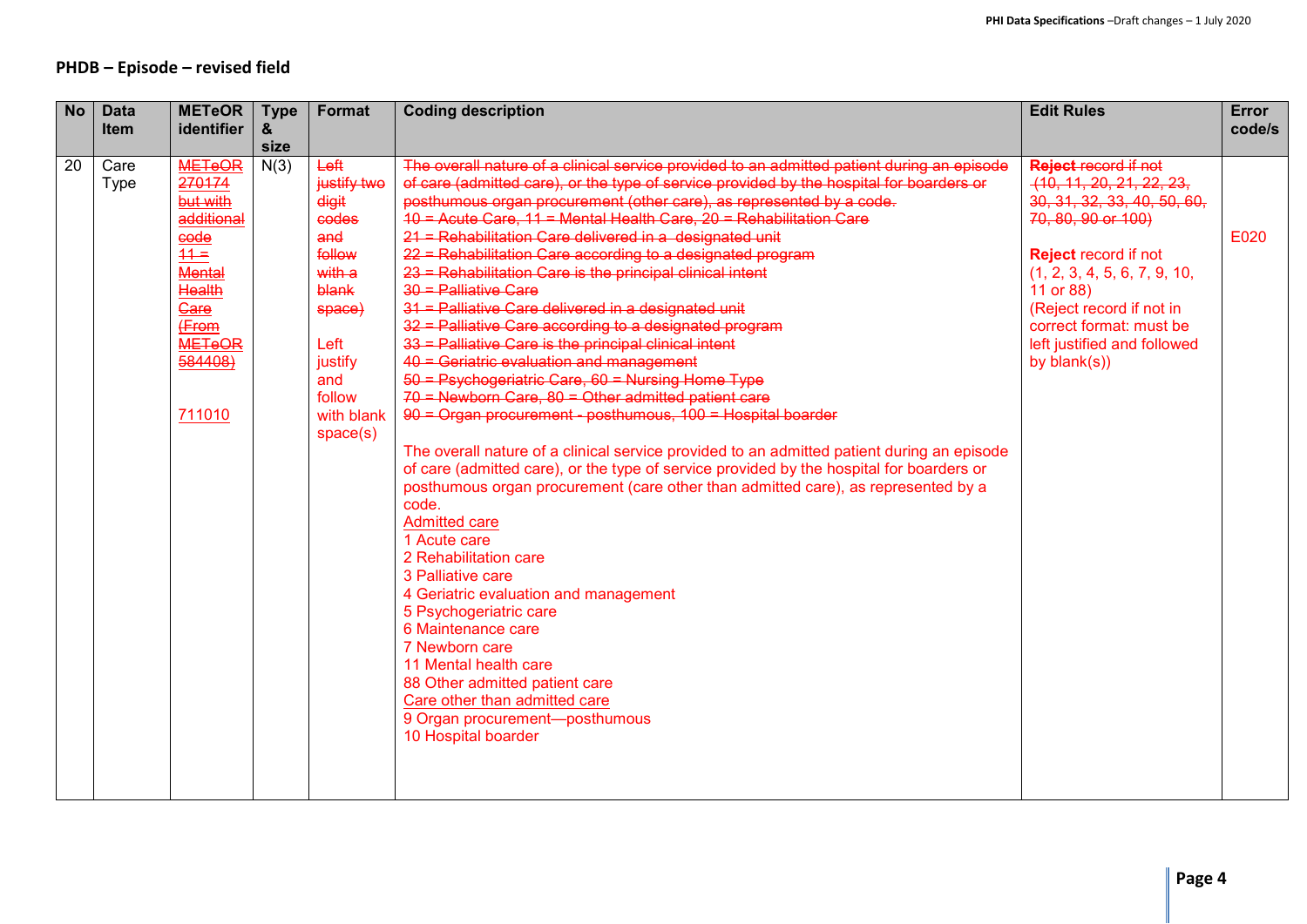### **HCP – Episode - revised field**

| <b>No</b> | <b>Data</b> | <b>METeOR</b> | <b>Type</b> | Format    | <b>Coding description</b>                                                            | <b>Edit Rules</b>                | <b>Error</b> |
|-----------|-------------|---------------|-------------|-----------|--------------------------------------------------------------------------------------|----------------------------------|--------------|
|           | <b>Item</b> | identifier    | &           |           |                                                                                      |                                  | code/s       |
|           |             |               | size        |           |                                                                                      |                                  |              |
| 20        | Care        | <b>METeOR</b> | N(3)        | Left      | The overall nature of a clinical service provided to an admitted patient during an   | <b>Reject record if not</b>      |              |
|           | <b>Type</b> | 270174        |             | justify   | episode of care (admitted care), or the type of service provided by the hospital for | (10, 11, 20, 21, 22, 23, 30,     |              |
|           |             | but with      |             | two digit | boarders or posthumous organ procurement (other care), as represented by a code.     | 31, 32, 33, 40, 50, 60, 70,      |              |
|           |             | additional    |             | codes     | $10 =$ Acute Care, 11 = Mental Health Care, 20 = Rehabilitation Care                 | 80, 90 or 100)                   |              |
|           |             | code          |             | and       | 21 = Rehabilitation Care delivered in a designated unit                              |                                  | <b>EE020</b> |
|           |             | $11 =$        |             | follow    | 22 = Rehabilitation Care according to a designated program                           | <b>Reject record if not</b>      |              |
|           |             | <b>Mental</b> |             | with a    | 23 = Rehabilitation Care is the principal clinical intent                            | (1, 2, 3, 4, 5, 6, 7, 9, 10, 11) |              |
|           |             | Health        |             | blank     | 30 = Palliative Care                                                                 | or 88)                           |              |
|           |             | Gare          |             | space)    | 31 = Palliative Care delivered in a designated unit                                  | (Reject record if not in         |              |
|           |             | (From         |             |           | 32 = Palliative Care according to a designated program                               | correct format: must be left     |              |
|           |             | <b>METeOR</b> |             | Left      | 33 = Palliative Care is the principal clinical intent                                | justified and followed by        |              |
|           |             | 584408)       |             | justify   | 40 = Geriatric evaluation and management                                             | blank(s))                        |              |
|           |             |               |             | and       | $50 =$ Psychogeriatric Care, 60 = Nursing Home Type                                  |                                  |              |
|           |             |               |             | follow    | $70$ = Newborn Care, 80 = Other admitted patient care                                |                                  |              |
|           |             | 711010        |             | with      | 90 = Organ procurement - posthumous, 100 = Hospital boarder                          |                                  |              |
|           |             |               |             | blank     |                                                                                      |                                  |              |
|           |             |               |             | space(s)  | The overall nature of a clinical service provided to an admitted patient during an   |                                  |              |
|           |             |               |             |           | episode of care (admitted care), or the type of service provided by the hospital for |                                  |              |
|           |             |               |             |           | boarders or posthumous organ procurement (care other than admitted care), as         |                                  |              |
|           |             |               |             |           | represented by a code.                                                               |                                  |              |
|           |             |               |             |           | <b>Admitted care</b>                                                                 |                                  |              |
|           |             |               |             |           | 1 Acute care                                                                         |                                  |              |
|           |             |               |             |           | 2 Rehabilitation care                                                                |                                  |              |
|           |             |               |             |           | 3 Palliative care                                                                    |                                  |              |
|           |             |               |             |           | 4 Geriatric evaluation and management                                                |                                  |              |
|           |             |               |             |           | 5 Psychogeriatric care                                                               |                                  |              |
|           |             |               |             |           | 6 Maintenance care                                                                   |                                  |              |
|           |             |               |             |           | 7 Newborn care                                                                       |                                  |              |
|           |             |               |             |           | 11 Mental health care                                                                |                                  |              |
|           |             |               |             |           | 88 Other admitted patient care                                                       |                                  |              |
|           |             |               |             |           | Care other than admitted care                                                        |                                  |              |
|           |             |               |             |           | 9 Organ procurement-posthumous                                                       |                                  |              |
|           |             |               |             |           | 10 Hospital boarder                                                                  |                                  |              |
|           |             |               |             |           |                                                                                      |                                  |              |
|           |             |               |             |           |                                                                                      |                                  |              |
|           |             |               |             |           |                                                                                      |                                  |              |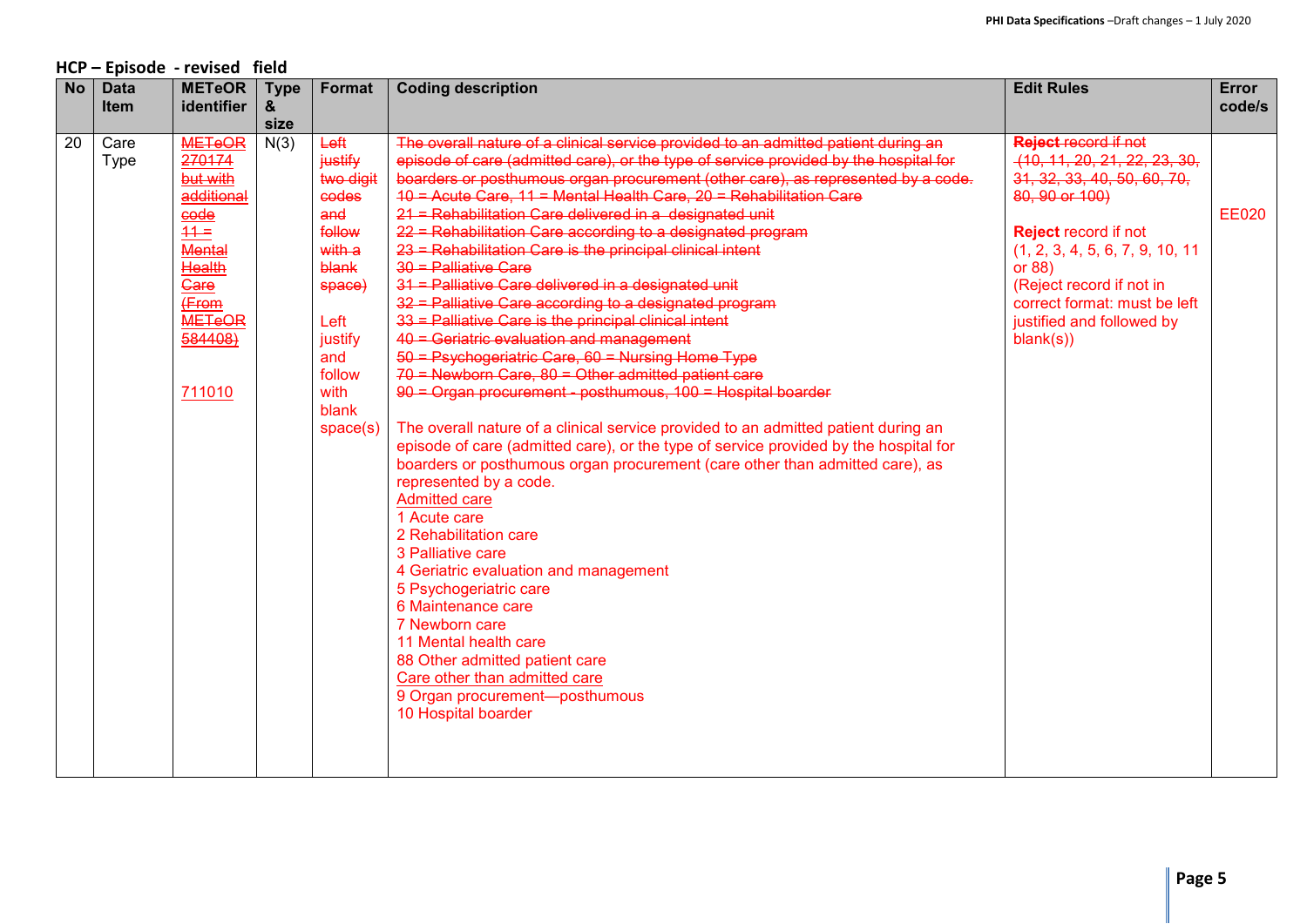### **HCP1 - episode - old field**

In HCP1 both old and new versions will be accepted during the 2 year period of transition to ECLIPSE web services (to June 30, 2022)

| <b>No</b> | <b>Data Item</b>          | <b>METeOR</b><br>identifier                                                                                                          | Obligation | <b>Type</b><br>&<br>size | Format                                                                             | <b>Coding description</b>                                                                                                                                                                                                                                                                                                                                                                                                                                                                                                                                                                                                                                                                                                                                                                                                                                                                                                                                                                                                                                                                                                                              | <b>Edit Rules</b>                                                                                                      | <b>Error</b><br>code/s |
|-----------|---------------------------|--------------------------------------------------------------------------------------------------------------------------------------|------------|--------------------------|------------------------------------------------------------------------------------|--------------------------------------------------------------------------------------------------------------------------------------------------------------------------------------------------------------------------------------------------------------------------------------------------------------------------------------------------------------------------------------------------------------------------------------------------------------------------------------------------------------------------------------------------------------------------------------------------------------------------------------------------------------------------------------------------------------------------------------------------------------------------------------------------------------------------------------------------------------------------------------------------------------------------------------------------------------------------------------------------------------------------------------------------------------------------------------------------------------------------------------------------------|------------------------------------------------------------------------------------------------------------------------|------------------------|
| 44        | Care Type<br>(superseded) | <b>METeOR</b><br>270174<br>but with<br>additional<br>code<br>$11 =$<br>Mental<br>Health<br>Care<br>(From<br><b>METeOR</b><br>584408) | <b>MAA</b> | N(3)                     | Left<br>justify<br>two digit<br>codes<br>and<br>follow<br>with a<br>blank<br>space | The overall nature of a clinical service provided to an admitted<br>patient during an episode of care (admitted care), or the type of<br>service provided by the hospital for boarders or posthumous<br>organ procurement (other care), as represented by a code.<br>$10 =$ Acute care<br>11 = Mental Health Care<br>$20$ = Rehabilitation care<br>21 = Rehabilitation care delivered in a designated unit<br>22 = Rehabilitation care according to a designated program<br>23 = Rehabilitation care is the principle clinical intent<br>$30$ = Palliative care<br>31 = Palliative care delivered in a designated unit<br>32 = Palliative care according to a designated program<br>$33$ = Palliative care is the principle clinical intent<br>40 = Geriatric Evaluation and management<br>50 = Psychogeriatric care<br>$60$ = Nursing Home Type<br>$70$ = Newborn care<br>80 = Other admitted patient care<br>90 = Organ procurement - posthumous<br>100 = Hospital boarder<br>This field has been superseded by the new item: 'Care type<br>code' (Item No 83) but will still be accepted during the period of<br>transition to ECLIPSE webservices. | If not blank, Reject record if<br>not<br>(10, 11, 20, 21, 22, 23, 30, 31,<br>32, 33, 40, 50, 60, 70, 80, 90 or<br>100) | <b>EE044</b>           |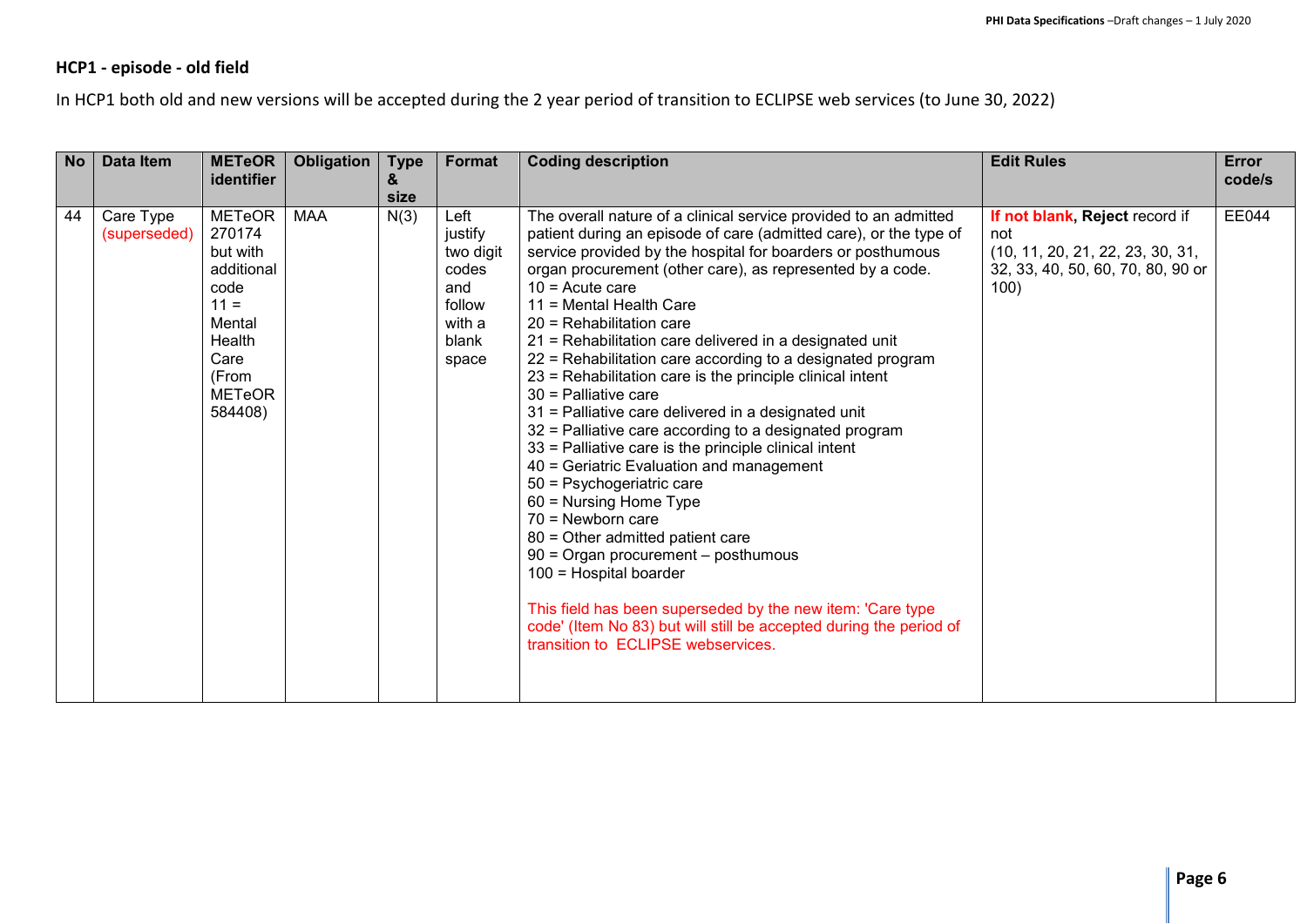# **HCP1 – episode – new field**

| In HCP1 both old and new fields will be accepted during the 2 year period of transition to ECLIPSE web services (to June 30, 2022) |  |  |
|------------------------------------------------------------------------------------------------------------------------------------|--|--|
|------------------------------------------------------------------------------------------------------------------------------------|--|--|

| <b>No</b> | Data Item         | <b>METeOR</b><br>identifier | Obligation | <b>Type</b><br>&<br>size | Format                                                                               | <b>Coding description</b>                                                                                                                                                                                                                                                                                                                                                                                                                                                                                                                                                                                                                                                                                   | <b>Edit Rules</b>                                                                                                                                                                                                                                                    | Error<br>code/s |
|-----------|-------------------|-----------------------------|------------|--------------------------|--------------------------------------------------------------------------------------|-------------------------------------------------------------------------------------------------------------------------------------------------------------------------------------------------------------------------------------------------------------------------------------------------------------------------------------------------------------------------------------------------------------------------------------------------------------------------------------------------------------------------------------------------------------------------------------------------------------------------------------------------------------------------------------------------------------|----------------------------------------------------------------------------------------------------------------------------------------------------------------------------------------------------------------------------------------------------------------------|-----------------|
| 83        | Care type<br>code | 711010                      | <b>MAA</b> | N(2)                     | Left<br>justify.<br>For one<br>digit<br>codes,<br>follow<br>with a<br>blank<br>space | The overall nature of a clinical service provided to an admitted<br>patient during an episode of care (admitted care), or the type of<br>service provided by the hospital for boarders or posthumous<br>organ procurement (care other than admitted care), as<br>represented by a code.<br><b>Admitted care</b><br>1 Acute care<br>2 Rehabilitation care<br>3 Palliative care<br>4 Geriatric evaluation and management<br>5 Psychogeriatric care<br>6 Maintenance care<br>7 Newborn care<br>11 Mental health care<br>88 Other admitted patient care<br>Care other than admitted care<br>9 Organ procurement-posthumous<br>10 Hospital boarder<br>This field supersedes previous 'care type' field (Item 44) | <b>Reject record if 'Care type'</b><br>(Item 44) is blank and 'Care<br>type code' (Item 83) is not<br>$(1, 2, 3, 4, 5, 6, 7, 9, 10, 11$ or<br>88)<br>(Reject record if not in correct<br>format: single digits must be left<br>justified and followed by a<br>blank) | <b>EE083</b>    |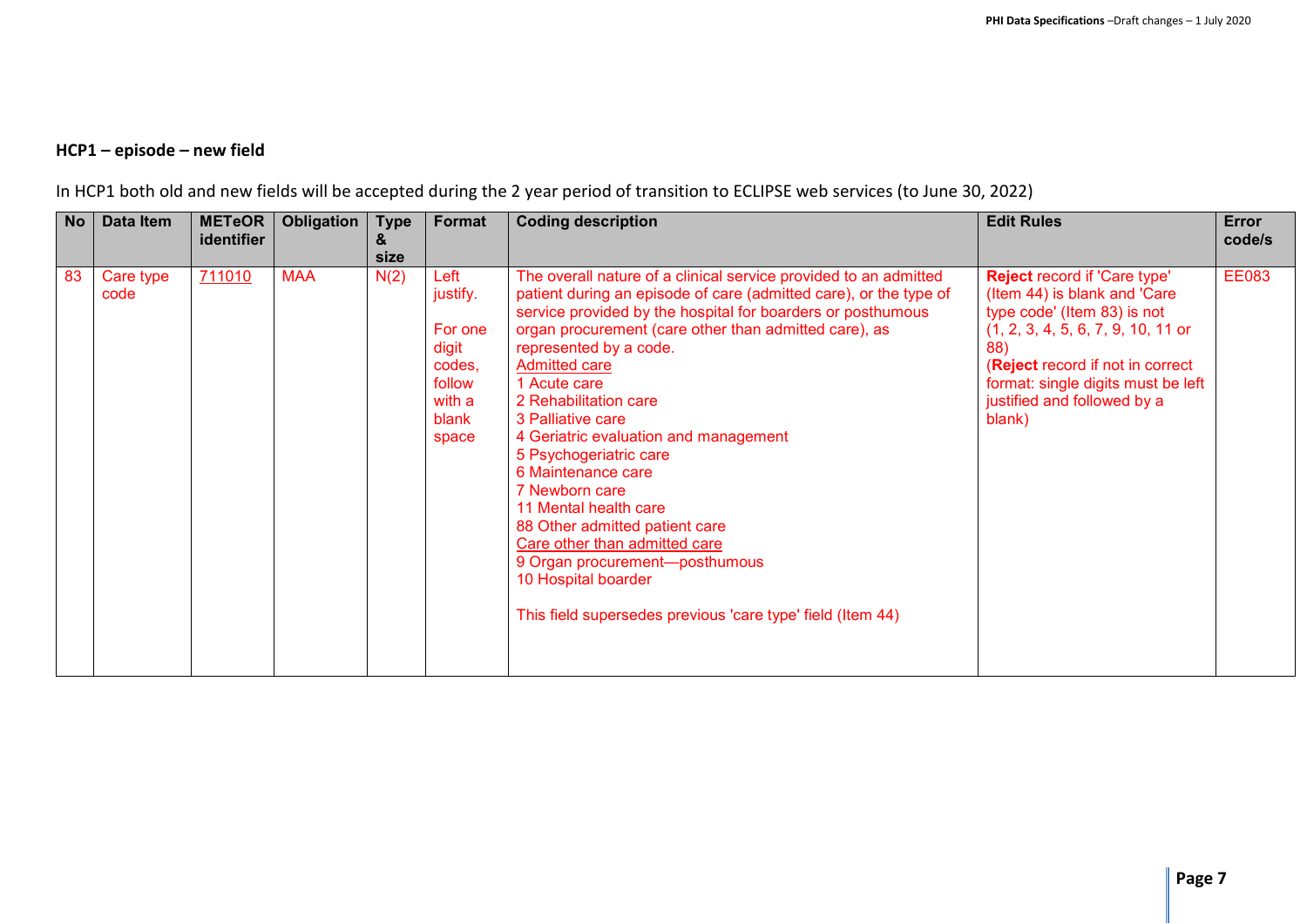# <span id="page-7-0"></span>**3. AR DRG version and Diagnosis Related Group**

**Data Items '**DRG version', **'**AR DRG version' and 'Diagnosis Related group'

**Datasets:** This change affects the following data specifications: HCP (episode), HCP1 (episode), PHDB (episode)

- **Changes:** Move from previous 2 digit field 'DRG version' to new 3 digit field for 'AR\_DRG version'
	- In PHDB and HCP (hospital to insurer) old field 'DRG version' will be blank filled and new field 'AR DRG version' will be used instead.
	- In HCP1 (insurer to department) both old field 'DRG version' and new field 'AR DRG version' will be accepted during the 2 year period of transition to ECLIPSE web services (to June 30, 2022)

Correspondingly change edit rules for 'Diagnosis related Group' in PHDB, HCP and HCP1.

**Reason:** Move from previous 2 digit field 'DRG version' to new 3 digit field for 'AR DRG version' to align with ECLIPSE web services.

**See following pages:**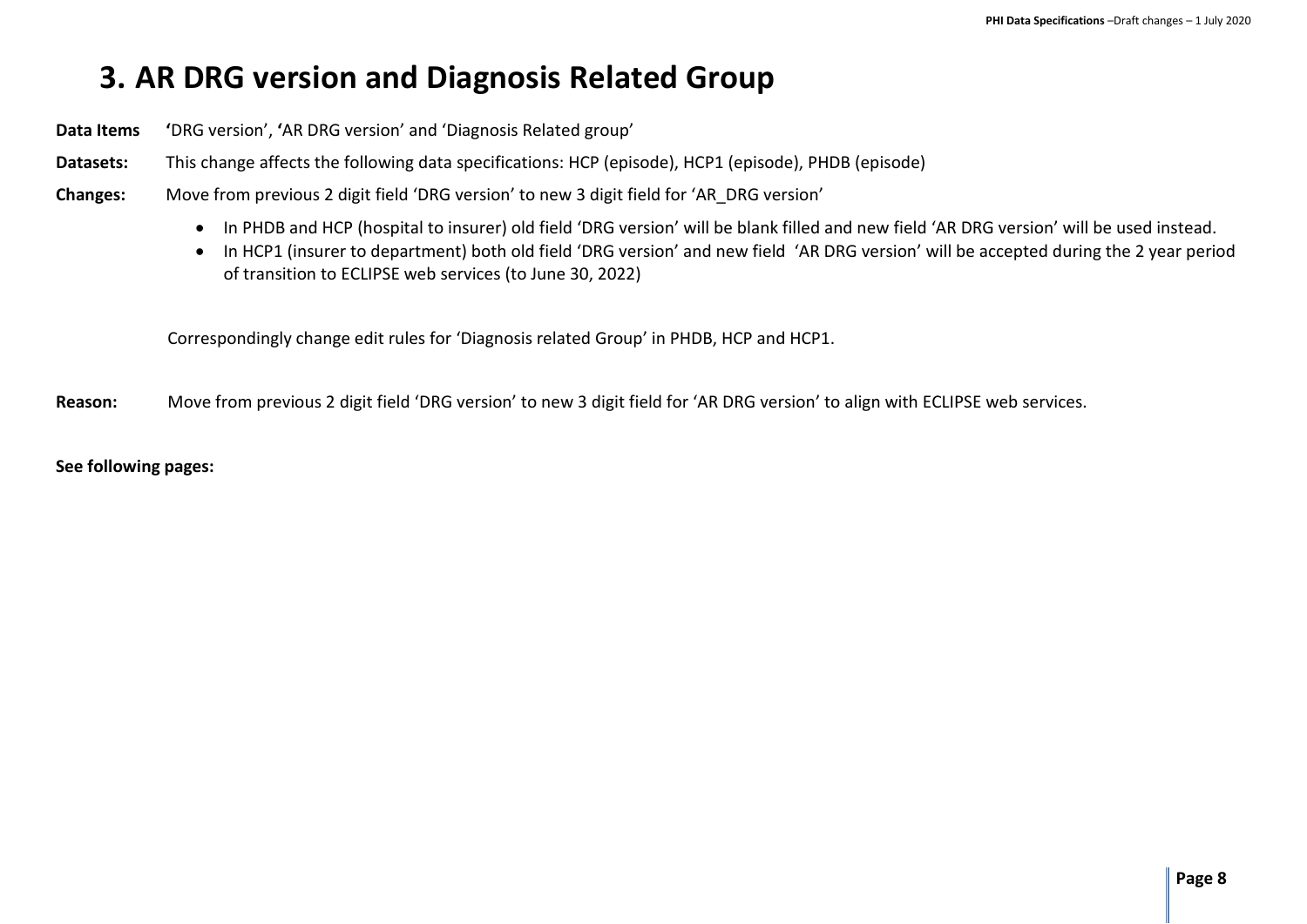| <b>No</b> | Data Item                          | Obligation | Type &<br>size | <b>Format</b>                     | <b>Coding description</b>                                                                                                                                                                                                                                                                                                                                                                                                                                                                                                                     | <b>Edit Rules</b>                                                                                                              | Error<br>code/s  |  |  |  |  |  |  |
|-----------|------------------------------------|------------|----------------|-----------------------------------|-----------------------------------------------------------------------------------------------------------------------------------------------------------------------------------------------------------------------------------------------------------------------------------------------------------------------------------------------------------------------------------------------------------------------------------------------------------------------------------------------------------------------------------------------|--------------------------------------------------------------------------------------------------------------------------------|------------------|--|--|--|--|--|--|
| 16        | <b>DRG Version</b><br>(superseded) | $\circ$    | A(2)           | Left justify<br><b>Blank fill</b> | The version of the DRG classification:<br>$41 =$ version 4.1<br>$42$ = version 4.2<br>$50 = \text{version } 5.0$<br>$51 =$ version $5.1$<br>$60 =$ version 6.0<br>$52$ = version $5.2$<br>$-70$ = version 7.0<br>$6x =$ version $6.x$<br>$80 =$ version $8.0$<br>$90 =$ version $9.0$<br>$AO = version 10.0$<br><del>na = version n.a</del><br>Must be supplied if DRG code provided at item 15.<br>This field has been retained as a placeholder to minimise<br>system changes. See replacement item: 'AR DRG version'<br>$($ ltem No 65 $)$ | If present, identify record if<br>not a valid version.<br><b>Identify record if blank and</b><br>DRG code provided at item 15. | W016.0<br>W016.1 |  |  |  |  |  |  |

#### **PHDB – episode – old field** (to be blank filled)

**PHDB – episode – new field**

| No | Data Item                | Obligation | Type &<br><b>size</b> | Format                                                                      | <b>Coding description</b>                                                                                                                                                           |                                                                                                                                                                                                                                                                 | <b>Edit Rules</b>                                                                                                                                                      | <b>Error</b><br>code/s |
|----|--------------------------|------------|-----------------------|-----------------------------------------------------------------------------|-------------------------------------------------------------------------------------------------------------------------------------------------------------------------------------|-----------------------------------------------------------------------------------------------------------------------------------------------------------------------------------------------------------------------------------------------------------------|------------------------------------------------------------------------------------------------------------------------------------------------------------------------|------------------------|
| 65 | <b>AR DRG</b><br>version |            | A(3)                  | Left justify.<br>For two<br>digit codes,<br>follow with<br>a blank<br>space | The version of the AR-DRG classification:<br>$41$ = version 4.1<br>$50 =$ version $5.0$<br>$52$ = version $5.2$<br>$6x = version 6.x$<br>$80 =$ version $8.0$<br>$na = version n.a$ | $42$ = version 4.2<br>$51$ = version 5.1<br>$60 =$ version $6.0$<br>$70 =$ version $7.0$<br>$90 =$ version $9.0$<br>$100 =$ version $10.0$<br>Must be supplied if DRG code is provided at item 15<br>This field supersedes previous DRG version field (Item 16) | If present, identify record if<br>not (41, 42, 50, 51, 52, 60, 6x,<br>70, 80, 90, na, 100)<br><b>Identify</b> record if blank and<br>DRG code is provided (Item<br>15) | EW065.0<br>EW065.1     |

#### **PHDB – episode – revised edit rule for 'Diagnosis Related Group'**

| No Data Item                  | <b>Obligation</b> Type & | <b>Size</b> | <b>IFormat</b> | Coding description                                                                                                                                                                                   | <b>Edit Rules</b>                                                                                             | <b>Error</b><br>code/s |
|-------------------------------|--------------------------|-------------|----------------|------------------------------------------------------------------------------------------------------------------------------------------------------------------------------------------------------|---------------------------------------------------------------------------------------------------------------|------------------------|
| Diagnosis<br>Related<br>Group |                          | A(4)        | Left justifv   | A patient classification scheme which provides a means of relating<br>the number and types of patients treated in a hospital to the<br>resources required by the hospital, as represented by a code. | If present, <b>identify</b> record if not a W015<br>valid DRG code for AR DRG<br>version supplied at item 65. |                        |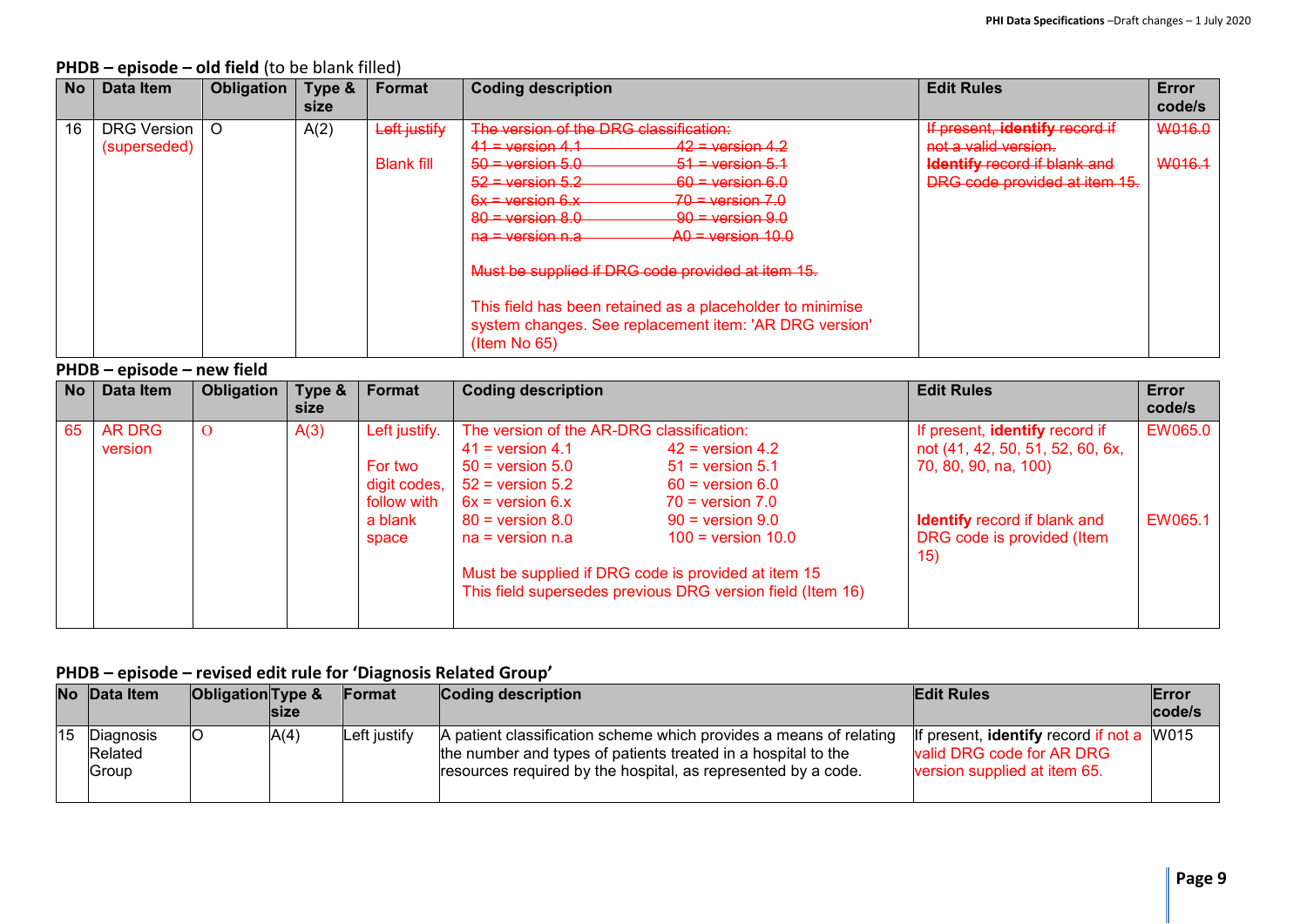### **HCP – episode – old field** (to be blank filled)

| <b>No</b> | Data Item          | <b>Obligation</b> | <b>Type</b> | Format       | <b>Coding description</b>                                        | <b>Edit Rules</b>                | Error<br>code/s |
|-----------|--------------------|-------------------|-------------|--------------|------------------------------------------------------------------|----------------------------------|-----------------|
|           |                    |                   | size        |              |                                                                  |                                  |                 |
| 16        | <b>DRG Version</b> | O                 | A(2)        | <b>Blank</b> | The version of the DRG classification:                           | If present, identify record      | EW016.0         |
|           | (superseded)       |                   |             | fill         | $41 =$ version 4.1<br>$42$ = version 4.2                         | if not a valid version.          |                 |
|           |                    |                   |             |              | $50 =$ version 5.0<br>$51 =$ version $5.1$                       |                                  |                 |
|           |                    |                   |             |              | $52$ = version $5.2$<br>$60 =$ version 6.0                       | <b>Identify if blank and DRG</b> | EW016.1         |
|           |                    |                   |             |              | $6x = version 6.x$<br>$70 =$ version $7.0$                       | code provided at item 15.        |                 |
|           |                    |                   |             |              | $80 =$ version 8.0<br>$90 =$ version $9.0$                       |                                  |                 |
|           |                    |                   |             |              | $A0 =$ version 10.0<br><del>na = version n.a</del>               |                                  |                 |
|           |                    |                   |             |              | Must be supplied if DRG code provided at item 15.                |                                  |                 |
|           |                    |                   |             |              | This field has been retained as a placeholder to minimise system |                                  |                 |
|           |                    |                   |             |              | changes. See replacement item: 'AR DRG version' (Item No 65)     |                                  |                 |

### **HCP – episode – new field**

| <b>No</b> | Data Item                | Obligation | <b>Type</b><br><u>&amp;</u><br>size | Format                                       | <b>Coding description</b>                                                                                                             |                                                                                                                                                                       | <b>Edit Rules</b>                                                                          | Error<br>code/s |
|-----------|--------------------------|------------|-------------------------------------|----------------------------------------------|---------------------------------------------------------------------------------------------------------------------------------------|-----------------------------------------------------------------------------------------------------------------------------------------------------------------------|--------------------------------------------------------------------------------------------|-----------------|
| 65        | <b>AR DRG</b><br>version | <b>CON</b> | A(3)                                | Left<br>justify.<br>For two<br>digit         | The version of the AR-DRG classification:<br>$41$ = version 4.1<br>$50 =$ version $5.0$<br>$52$ = version $5.2$<br>$6x = version 6.x$ | $42$ = version 4.2<br>$51$ = version 5.1<br>$60 =$ version $6.0$<br>$70 =$ version $7.0$                                                                              | If present, identify record<br>if not (41, 42, 50, 51, 52,<br>60, 6x, 70, 80, 90, na, 100) | EW065.0         |
|           |                          |            |                                     | codes,<br>follow<br>with a<br>blank<br>space | $80 =$ version $8.0$<br>$na = version n.a$                                                                                            | $90 =$ version $9.0$<br>$100 =$ version $10.0$<br>Must be supplied if DRG code is provided at item 15<br>This field supersedes previous 'DRG version' field (Item 16) | <b>Identify record if blank</b><br>and DRG code is provided<br>$($ ltem 15 $)$             | EW065.1         |

### **HCP – episode – revised edit rule for Diagnosis related group**

| No | Data Item                         | Obligation | <b>Type</b> | Format          | <b>Coding description</b>                                                                                                                                                                            | <b>Edit Rules</b>                                                                                   | <b>Error</b><br>code/s |
|----|-----------------------------------|------------|-------------|-----------------|------------------------------------------------------------------------------------------------------------------------------------------------------------------------------------------------------|-----------------------------------------------------------------------------------------------------|------------------------|
|    |                                   |            | size        |                 |                                                                                                                                                                                                      |                                                                                                     |                        |
|    | Diagnosis<br><b>Related Group</b> |            | A(4)        | Left<br>justify | A patient classification scheme which provides a means of relating<br>the number and types of patients treated in a hospital to the<br>resources required by the hospital, as represented by a code. | If present, identify record<br>if not a valid DRG code for<br>AR DRG version supplied<br>at item 65 | EW015                  |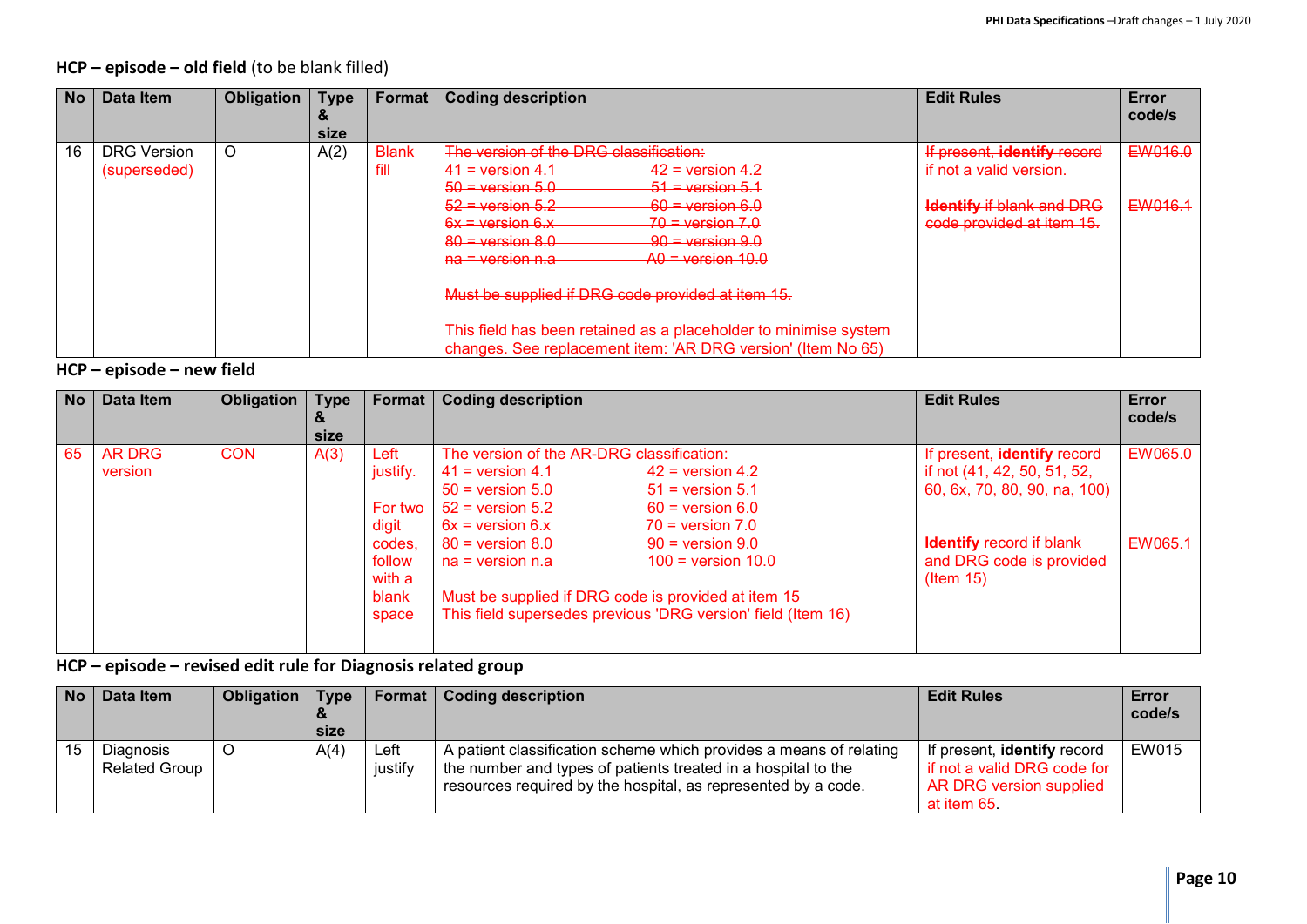#### **HCP1 – episode – old field**

In HCP1 both old and new fields will be accepted during the 2 year period of transition to ECLIPSE web services (to June 30, 2022)

| No | Data Item                   | <b>METeOR</b><br><b>identifier</b> | Obligation | <b>Type</b><br>$\boldsymbol{\alpha}$<br>size | Format I | <b>Coding description</b>                                                                                                                                                                                                                                                                                                                                                                                                |                                                                                                                                         | <b>Edit Rules</b>                                                                                                        | Error<br>code/s    |
|----|-----------------------------|------------------------------------|------------|----------------------------------------------|----------|--------------------------------------------------------------------------------------------------------------------------------------------------------------------------------------------------------------------------------------------------------------------------------------------------------------------------------------------------------------------------------------------------------------------------|-----------------------------------------------------------------------------------------------------------------------------------------|--------------------------------------------------------------------------------------------------------------------------|--------------------|
| 37 | DRG version<br>(superseded) |                                    | <b>CON</b> | A(2)                                         |          | The version of the DRG classification:<br>$41$ = version 4.1<br>$50 =$ version $5.0$<br>$52$ = version $5.2$<br>$6x =$ version $6.x$<br>$80 =$ version $8.0$<br>$na = version n.a$<br>Must be supplied if DRG code provided at item 36.<br>This field has been superseded by the new item:<br>'AR DRG Version' (Item 84) but will still be<br>accepted during the period of transition to<br><b>ECLIPSE</b> webservices. | $42$ = version 4.2<br>$51$ = version 5.1<br>$60 =$ version $6.0$<br>$70 =$ version $7.0$<br>$90 =$ version $9.0$<br>$AO = version 10.0$ | If present, identify record if<br>not valid version.<br><b>Identify record if blank and</b><br><b>DRG</b> code provided. | EW037.0<br>EW037.1 |

### **HCP1 – episode – new field**

In HCP1 both old and new fields will be accepted during the 2 year period of transition to ECLIPSE web services (to June 30, 2022)

| <b>No</b> | <b>Data Item</b>         | <b>METeOR</b><br>identifier | <b>Obligation</b> | <b>Type</b><br>&<br>size | Format                     | <b>Coding description</b>                                                                                                                                                            |                                                                      | <b>Edit Rules</b>                                                                                 | <b>Error</b><br>code/s |
|-----------|--------------------------|-----------------------------|-------------------|--------------------------|----------------------------|--------------------------------------------------------------------------------------------------------------------------------------------------------------------------------------|----------------------------------------------------------------------|---------------------------------------------------------------------------------------------------|------------------------|
| 84        | <b>AR DRG</b><br>version |                             | <b>CON</b>        | A(3)                     | Left<br>justify.           | The version of the AR-DRG classification:<br>$41$ = version 4.1                                                                                                                      | $42$ = version 4.2                                                   | If present, identify record if<br>not (41, 42, 50, 51, 52, 60, 6x,                                | EW084.0                |
|           |                          |                             |                   |                          | For two<br>digit           | $50 =$ version $5.0$<br>$52$ = version $5.2$<br>$6x =$ version $6.x$                                                                                                                 | $51$ = version $5.1$<br>$60 =$ version $6.0$<br>$70 =$ version $7.0$ | 70, 80, 90, na, 100)                                                                              |                        |
|           |                          |                             |                   |                          | codes,<br>follow<br>with a | $80 =$ version $8.0$<br>$na = version n.a$                                                                                                                                           | $90 =$ version $9.0$<br>$100 =$ version $10.0$                       | <b>Identify</b> record if both DRG<br>version (Item 37) and AR DRG<br>version (Item 84) are blank | EW084.1                |
|           |                          |                             |                   |                          | blank<br>space             | Must be supplied if DRG code is provided at item<br>36 and superseded item 'DRG version' (Item37) is<br>blank<br>This field supersedes previous DRG version field<br>$($ ltem 37 $)$ |                                                                      | and DRG code is provided<br>(Item 36) and is not 'GEN'                                            |                        |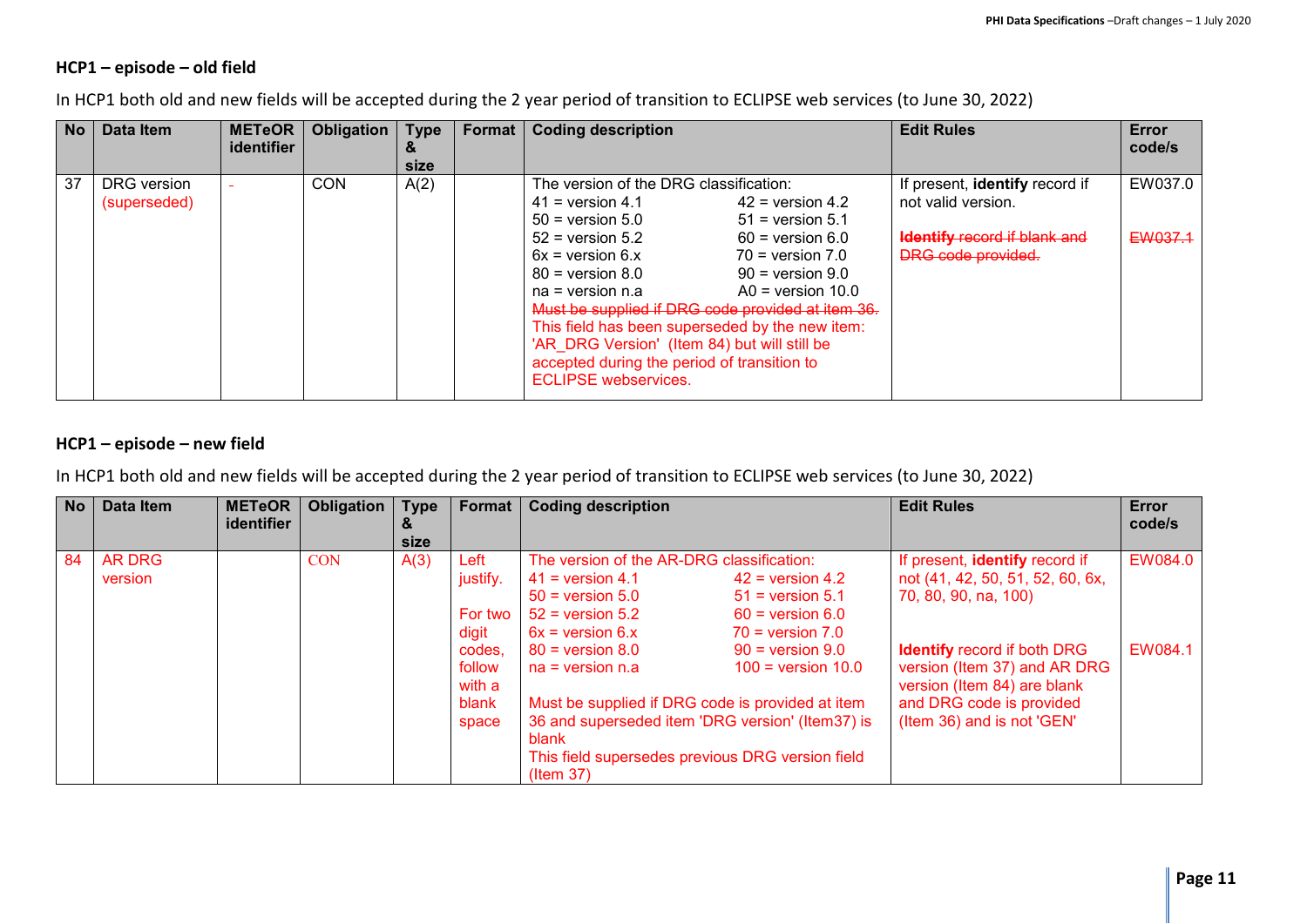**HCP1 – episode – revised edit rule for 'diagnosis related group'**

| <b>No</b> | Data Item                  | <b>METeOR</b><br>identifier | Obligation | <b>Type</b><br>size |                 | Format   Coding description                                                                                                                                                                                                                            | <b>Edit Rules</b>                                                                                                                      | Error<br>code/s |
|-----------|----------------------------|-----------------------------|------------|---------------------|-----------------|--------------------------------------------------------------------------------------------------------------------------------------------------------------------------------------------------------------------------------------------------------|----------------------------------------------------------------------------------------------------------------------------------------|-----------------|
| 36        | Diagnosis<br>related group | 391295                      | <b>OPA</b> | A(4)                | ∟eft<br>justify | The DRG code which describes the episode of<br>care.<br>"GEN" = A generated episode not suitable for<br>grouping according to the health Insurer practices.<br>This should be the Health Insurer DRG wherever<br>possible; otherwise the Hospital DRG. | If present, identify record if<br>not (a valid DRG code for DRG<br>version in Item 37 or for AR-<br>DRG version in Item 84 or<br>'GEN' | EW036           |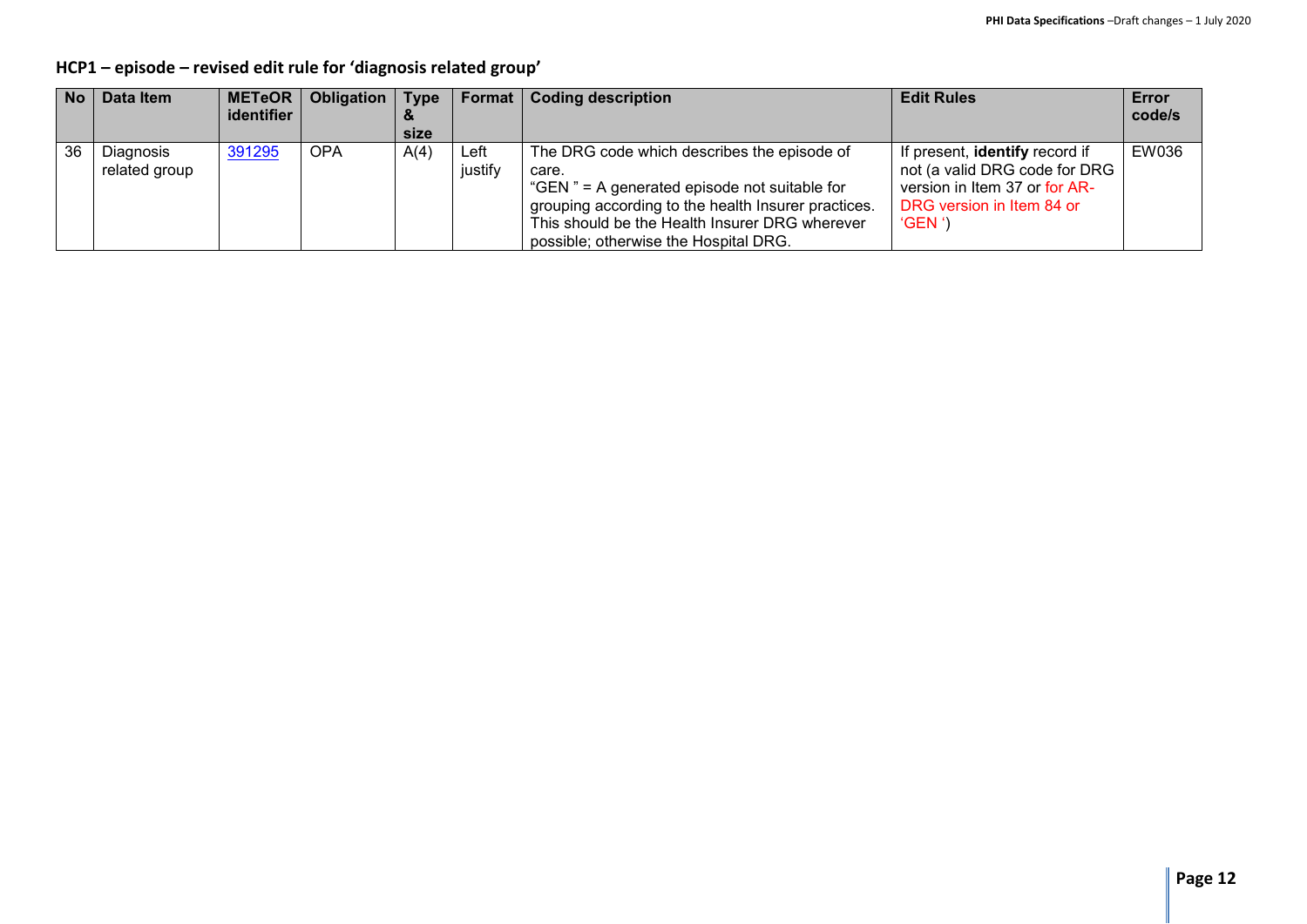# <span id="page-12-0"></span>**4. Inter-hospital contracted patient code**

**Data Item:** Inter-hospital contracted patient code

- **Datasets:** This change affects the following data specifications: HCP (episode), HCP1 (episode), PHDB (episode).
- **Change:** Move from previous field 'inter-hospital contracted patient' to new field 'inter-hospital contracted patient code'

In PHDB and HCP (hospital to insurer), old field to be revised with new coding description and edit rules.

In HCP1 (insurer to department) both old and new fields will be accepted during the 2 year period of transition to ECLIPSE web services (to June 30, 2022)

**Reason:** to align with METeoR [\(647105\)](https://meteor.aihw.gov.au/content/index.phtml/itemId/647105) and ECLIPSE web services.

#### **See following pages**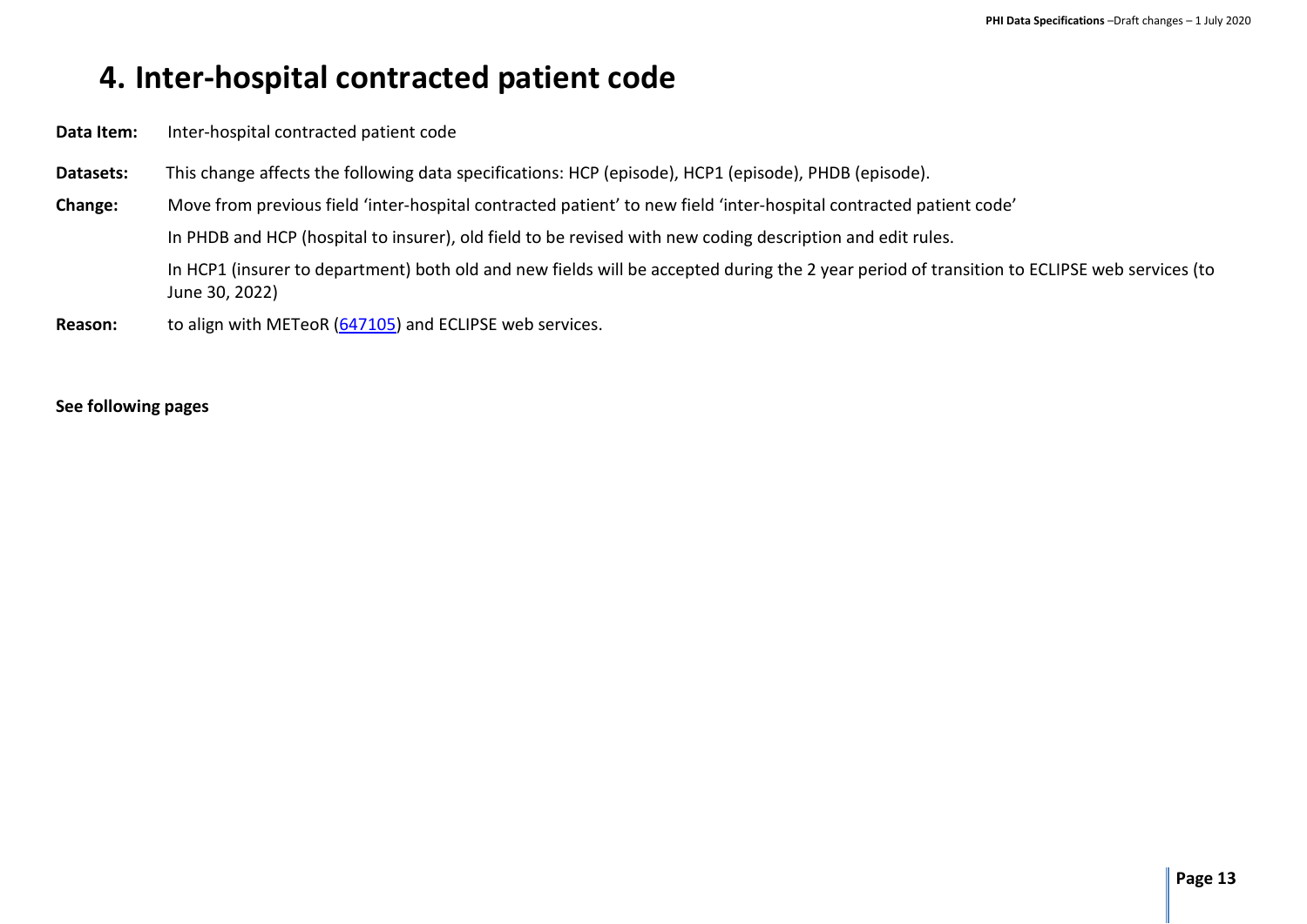### **PHDB – episode – revised field**

| <b>No</b> | Data Item                                   | <b>METeOR</b><br>identifier | <b>Type</b><br>& | <b>Format</b> | <b>Coding description</b>                                                                                                                                                                                                                                                                                                                                                                                                                                                                                                                                                                                                                                                                                                                                                                                                                                                                                                                                                                                                                                                                                                                                                                                                                                                                                         | <b>Edit Rules</b>                                                                                | Error<br>code/s |
|-----------|---------------------------------------------|-----------------------------|------------------|---------------|-------------------------------------------------------------------------------------------------------------------------------------------------------------------------------------------------------------------------------------------------------------------------------------------------------------------------------------------------------------------------------------------------------------------------------------------------------------------------------------------------------------------------------------------------------------------------------------------------------------------------------------------------------------------------------------------------------------------------------------------------------------------------------------------------------------------------------------------------------------------------------------------------------------------------------------------------------------------------------------------------------------------------------------------------------------------------------------------------------------------------------------------------------------------------------------------------------------------------------------------------------------------------------------------------------------------|--------------------------------------------------------------------------------------------------|-----------------|
|           |                                             |                             | size             |               |                                                                                                                                                                                                                                                                                                                                                                                                                                                                                                                                                                                                                                                                                                                                                                                                                                                                                                                                                                                                                                                                                                                                                                                                                                                                                                                   |                                                                                                  |                 |
| 23        | Inter-<br>hospital<br>contracted<br>patient | 270409<br>647105            | N(1)             |               | An episode of care for an admitted patient whose treatment and/or care is provided<br>under an arrangement between a hospital purchaser of hospital care (contracting<br>hospital) and a provider of an admitted service (contracted hospital), and for which the<br>activity is recorded by both hospitals, as represented by a code.<br>1 = Inter-Hospital contracted patient from public sector<br>2 = Inter-Hospital contracted patient from private sector<br>$3 =$ Not contracted<br>$9 =$ Not reported<br>An episode of care for an admitted patient whose treatment and/or care is provided<br>under an arrangement between a hospital purchaser of hospital care (contracting<br>hospital) and a provider of an admitted service (contracted hospital), and for which the<br>activity is recorded by both hospitals, as represented by a code.<br>Contracted (destination) hospital<br>1 = Inter-hospital contracted patient from public sector hospital;<br>2 = Inter-hospital contracted patient from private sector hospital;<br>Contracting (originating) hospital<br>3 = Inter-hospital contracted patient to public sector hospital;<br>4 = Inter-hospital contracted patient to private sector hospital;<br>5 = Not inter-hospital contracted;<br><b>Supplementary values</b><br>$9 = Not stated$ | Reject record if not (1, 2,<br>$3-0f$ $9$<br>Reject record if not<br>$(1,2,3,4,5 \text{ or } 9)$ | E023            |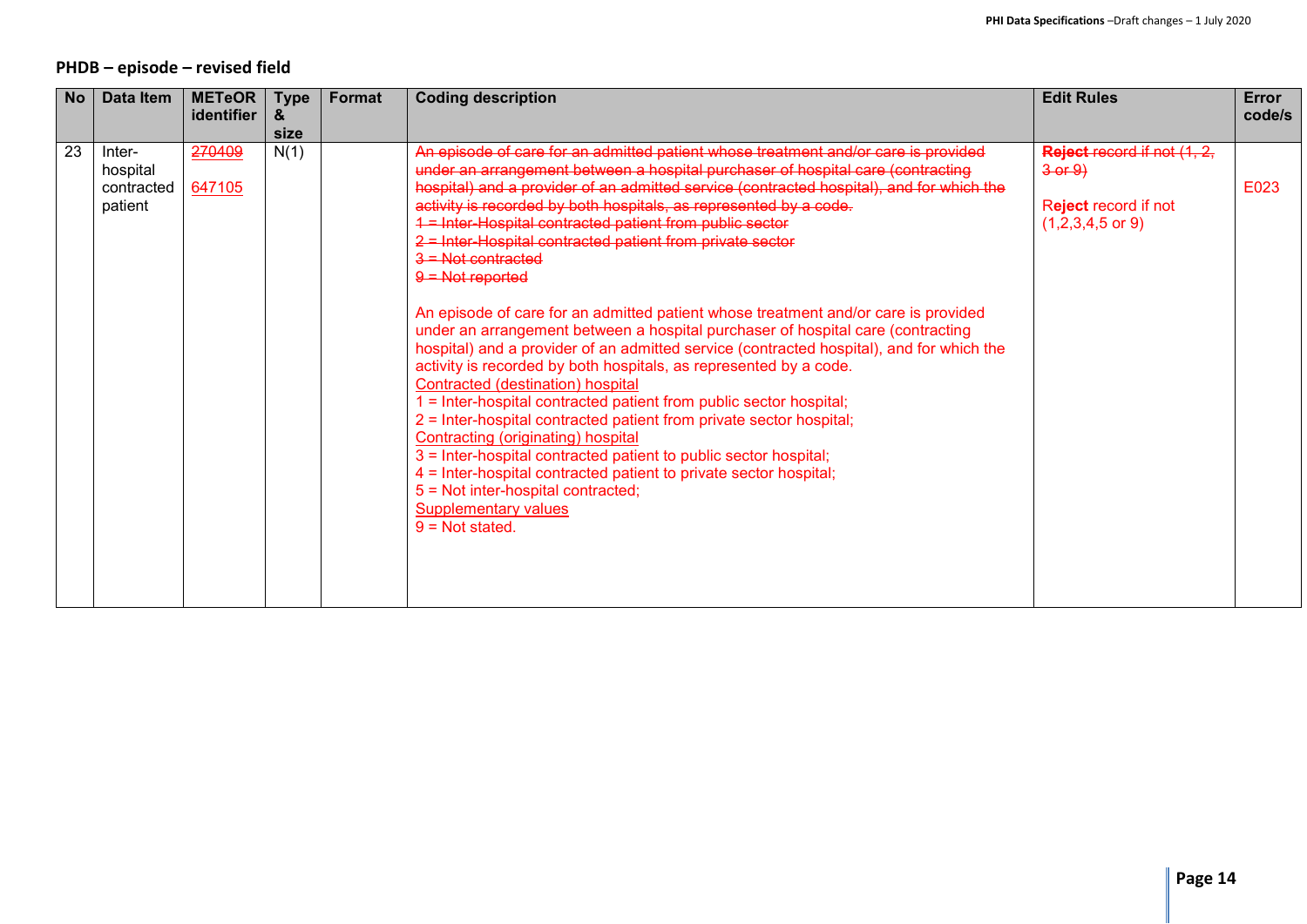### **HCP – episode – revised field**

| No | Data Item                                   | <b>METeOR</b>    | <b>Type</b> | Format | <b>Coding description</b>                                                                                                                                                                                                                                                                                                                                                                                                                                                                                                                                                                                                                                                                                                                                                                                                                                                                                                                                                                                                                                                                                                                                                                                                                                                                                                  | <b>Edit Rules</b>                                                                            | Error        |
|----|---------------------------------------------|------------------|-------------|--------|----------------------------------------------------------------------------------------------------------------------------------------------------------------------------------------------------------------------------------------------------------------------------------------------------------------------------------------------------------------------------------------------------------------------------------------------------------------------------------------------------------------------------------------------------------------------------------------------------------------------------------------------------------------------------------------------------------------------------------------------------------------------------------------------------------------------------------------------------------------------------------------------------------------------------------------------------------------------------------------------------------------------------------------------------------------------------------------------------------------------------------------------------------------------------------------------------------------------------------------------------------------------------------------------------------------------------|----------------------------------------------------------------------------------------------|--------------|
|    |                                             | identifier       | &<br>size   |        |                                                                                                                                                                                                                                                                                                                                                                                                                                                                                                                                                                                                                                                                                                                                                                                                                                                                                                                                                                                                                                                                                                                                                                                                                                                                                                                            |                                                                                              | code/s       |
| 23 | Inter-<br>hospital<br>contracted<br>patient | 270409<br>647105 | N(1)        |        | An episode of care for an admitted patient whose treatment and/or care is provided<br>under an arrangement between a hospital purchaser of hospital care (contracting<br>hospital) and a provider of an admitted service (contracted hospital), and for which the<br>activity is recorded by both hospitals, as represented by a code.<br>1 = Inter-Hospital contracted patient from public sector<br>2 = Inter-Hospital contracted patient from private sector<br><del>3 = Not contracted</del><br>$9 =$ Not reported<br>An episode of care for an admitted patient whose treatment and/or care is provided<br>under an arrangement between a hospital purchaser of hospital care (contracting<br>hospital) and a provider of an admitted service (contracted hospital), and for which the<br>activity is recorded by both hospitals, as represented by a code.<br>Contracted (destination) hospital<br>1 = Inter-hospital contracted patient from public sector hospital;<br>2 = Inter-hospital contracted patient from private sector hospital;<br>Contracting (originating) hospital<br>3 = Inter-hospital contracted patient to public sector hospital;<br>4 = Inter-hospital contracted patient to private sector hospital;<br>5 = Not inter-hospital contracted;<br><b>Supplementary values</b><br>$9 = Not stated$ | <b>Reject record if</b><br>not (1, 2, 3 or 9)<br>Reject record if<br>not (1,2,3,4,5 or<br>9) | <b>EE023</b> |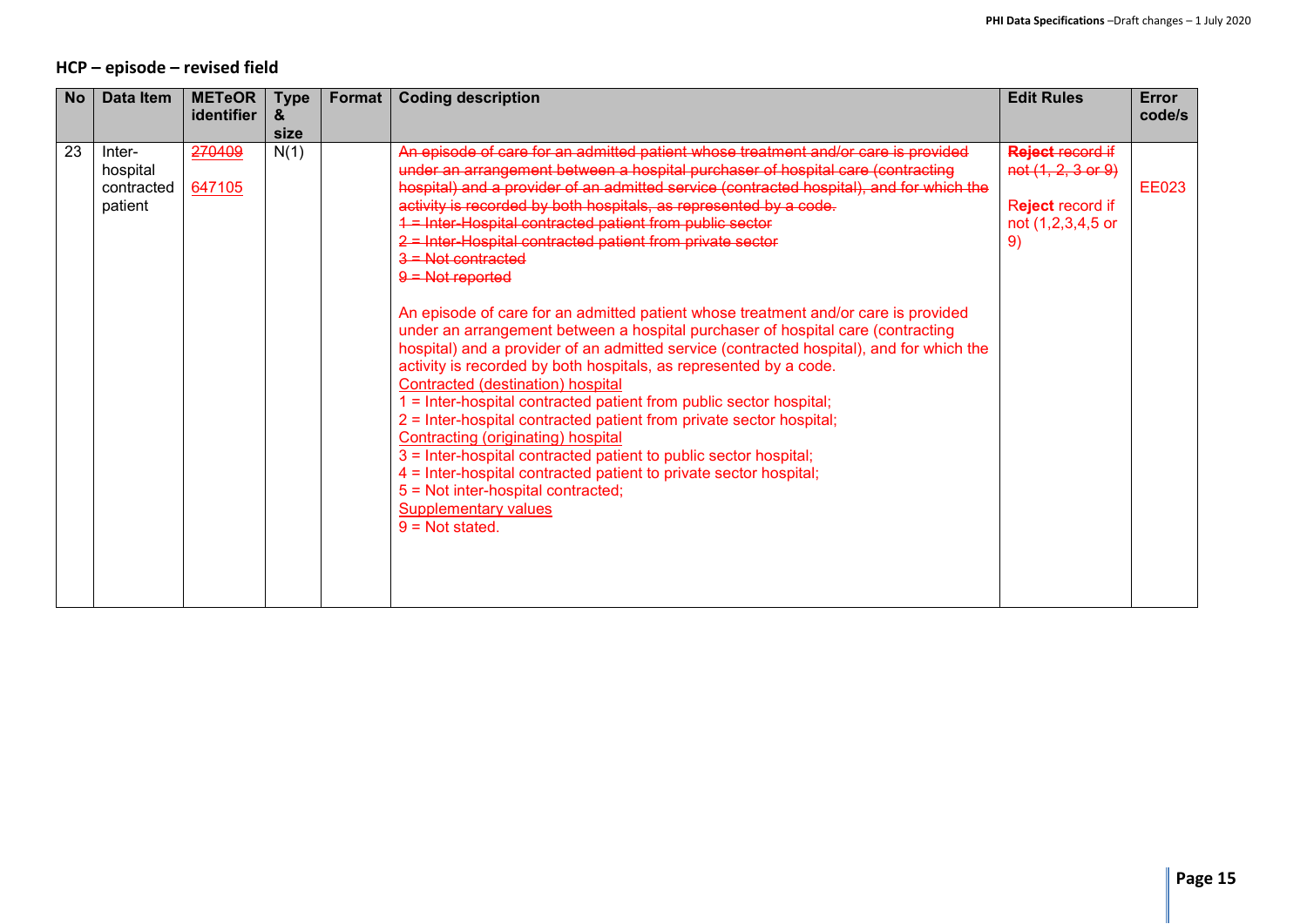**HCP1 – episode- old field -** In HCP1 both old and new fields will be accepted during the 2 year period of transition to ECLIPSE web services

| No | Data Item                                            | <b>METeOR</b><br>identifier | <b>Obligation</b> | Type &<br>size | Format I | <b>Coding description</b>                                                                                                                                                                                                                                                                                          | <b>Edit Rules</b>                                                                                    | Error<br>code/s |
|----|------------------------------------------------------|-----------------------------|-------------------|----------------|----------|--------------------------------------------------------------------------------------------------------------------------------------------------------------------------------------------------------------------------------------------------------------------------------------------------------------------|------------------------------------------------------------------------------------------------------|-----------------|
| 60 | Inter-hospital<br>contracted patient<br>(superseded) | 270409                      | <b>MAO</b>        | N(1)           |          | An episode of care for an admitted patient whose treatment<br>and/or care is provided under an arrangement between a<br>hospital purchaser of hospital care (contracting hospital) and<br>a provider of an admitted service (contracted hospital), and for<br>which the activity is recorded by both hospitals, as | If present,<br>reject record<br>if not (1, 2, 3)<br>or $9$ ).                                        | EE060.0         |
|    |                                                      |                             |                   |                |          | represented by a code.<br>$=$ Inter-Hospital contracted patient from public sector;<br>2 = Inter-Hospital contracted patient from private sector<br>$3 = Not$ contracted<br>$9 = Not$ reported                                                                                                                     | <b>Reject record</b><br>if blank and<br>hospital type<br>is (private or<br>private day<br>facility). | EE060.1         |
|    |                                                      |                             |                   |                |          | This field has been superseded by the the new item: 'Inter<br>hospital contracted patient code' (Item 87) but will still be<br>accepted during the period of transition to ECLIPSE<br>webservices.                                                                                                                 |                                                                                                      |                 |

**HCP1 – episode – new field -** In HCP1 both old and new fields will be accepted during the 2 year period of transition to ECLIPSE web services

| <b>No</b> | Data Item                                    | <b>METeOR</b><br>identifier | Obligation | Type &<br>size | <b>Coding description</b>                                                                                                                                                                                                                                                                                                                                                                                                                                                                                                                                                                                                                                                                                                                                                                                                                                                                       | <b>Edit Rules</b>                                                                                                                                                                                                                                                                                    | Error<br>code/s    |
|-----------|----------------------------------------------|-----------------------------|------------|----------------|-------------------------------------------------------------------------------------------------------------------------------------------------------------------------------------------------------------------------------------------------------------------------------------------------------------------------------------------------------------------------------------------------------------------------------------------------------------------------------------------------------------------------------------------------------------------------------------------------------------------------------------------------------------------------------------------------------------------------------------------------------------------------------------------------------------------------------------------------------------------------------------------------|------------------------------------------------------------------------------------------------------------------------------------------------------------------------------------------------------------------------------------------------------------------------------------------------------|--------------------|
| 87        | Inter hospital<br>contracted patient<br>code | 647105                      | <b>MAO</b> | N(1)           | An episode of care for an admitted patient whose treatment and/or<br>care is provided under an arrangement between a hospital<br>purchaser of hospital care (contracting hospital) and a provider of<br>an admitted service (contracted hospital), and for which the activity<br>is recorded by both hospitals, as represented by a code.<br>Contracted (destination) hospital<br>1 = Inter-hospital contracted patient from public sector hospital;<br>2 = Inter-hospital contracted patient from private sector hospital;<br>Contracting (originating) hospital<br>3 = Inter-hospital contracted patient to public sector hospital;<br>4 = Inter-hospital contracted patient to private sector hospital;<br>5 = Not inter-hospital contracted;<br><b>Supplementary values</b><br>$9 = Not stated$ .<br>This field supersedes previous field:' Inter-hospital contracted<br>patient' (Item 60) | If present, reject<br>record if not<br>$(1,2,3,4,5 \text{ or } 9)$<br><b>Reject record if</b><br>both 'Inter hospital<br>contracted patient'<br>(Item 60) and<br>'Inter hospital<br>contracted patient<br>code' (Item 87) are<br>blank and hospital<br>type is (private or<br>private day facility). | EE087.0<br>EE087.1 |
|           |                                              |                             |            |                |                                                                                                                                                                                                                                                                                                                                                                                                                                                                                                                                                                                                                                                                                                                                                                                                                                                                                                 |                                                                                                                                                                                                                                                                                                      |                    |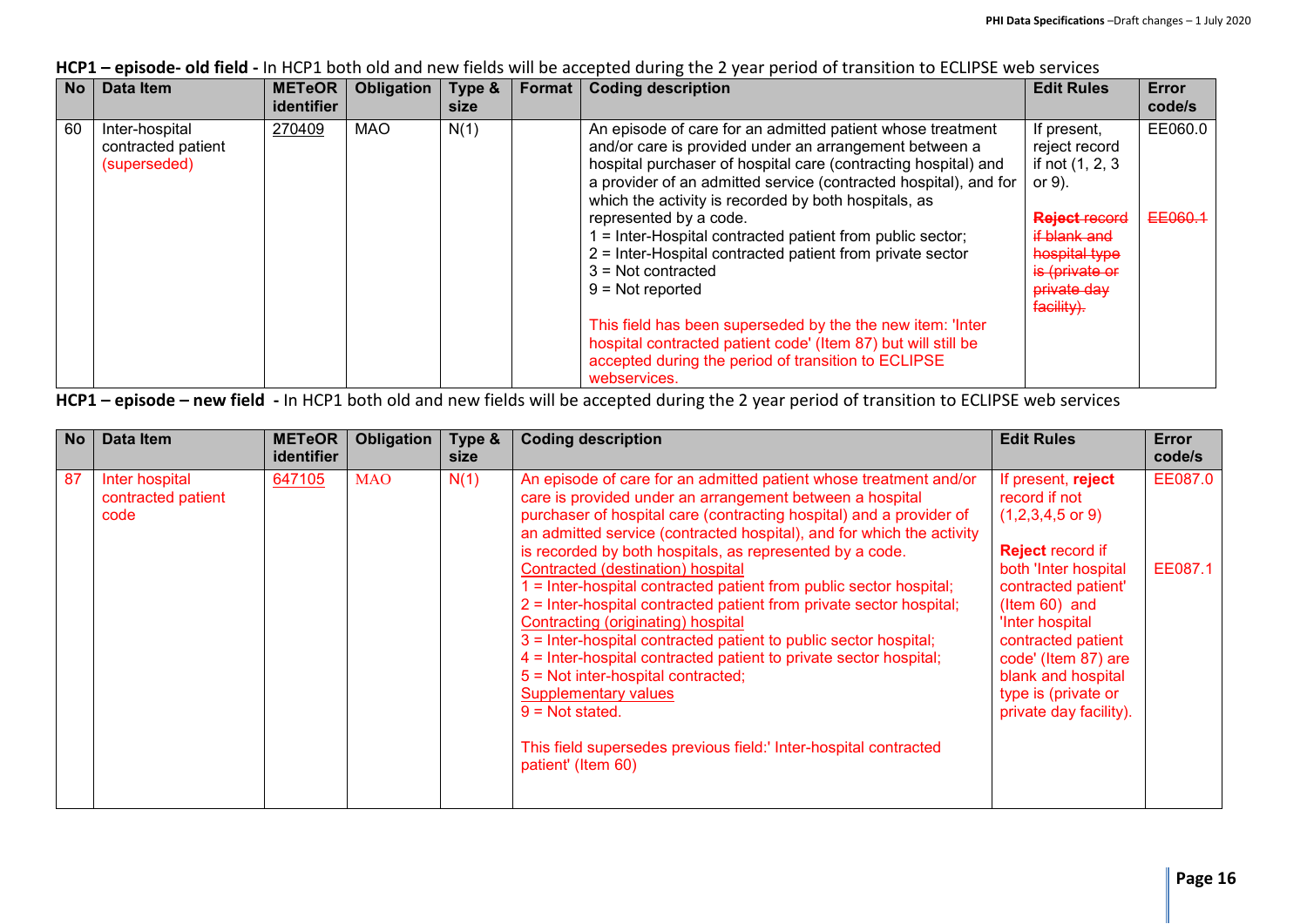# <span id="page-16-0"></span>**5. Total record length**

**Data Items:** Total record length

**Datasets:** Changes to total record length affects the following data specifications:

- **PHDB** (episode)
- HCP (episode), HCP (AN-SNAP),
- HCP1 (episode), HCP1 (AN-SNAP)

#### **Changes:**

| PHDB (episode)       | Total record length changed from 1257 to 1260                         |
|----------------------|-----------------------------------------------------------------------|
| HCP (episode)        | Total record length changed from 1257 to 1260                         |
| <b>HCP (AN-SNAP)</b> | Total record length changed from 177 to 162                           |
| HCP1 (episode)       | 1371 characters; record type of 'E' followed by 1370 character record |
|                      | 1377 characters; record type of 'E' followed by 1376 character record |
| HCP1 (AN-SNAP)       | 95 characters; record type of 'S' followed by 94 character record     |
|                      | 80 characters; record type of 'S' followed by 79 character record     |

Note: these changes to total record length are recorded at the bottom of the relevant worksheets. HCP1 (episode) and HCP1(AN-SNAP) changes are also noted in the INPUT FILE FORMAT worksheet of the HCP1 spreadsheet.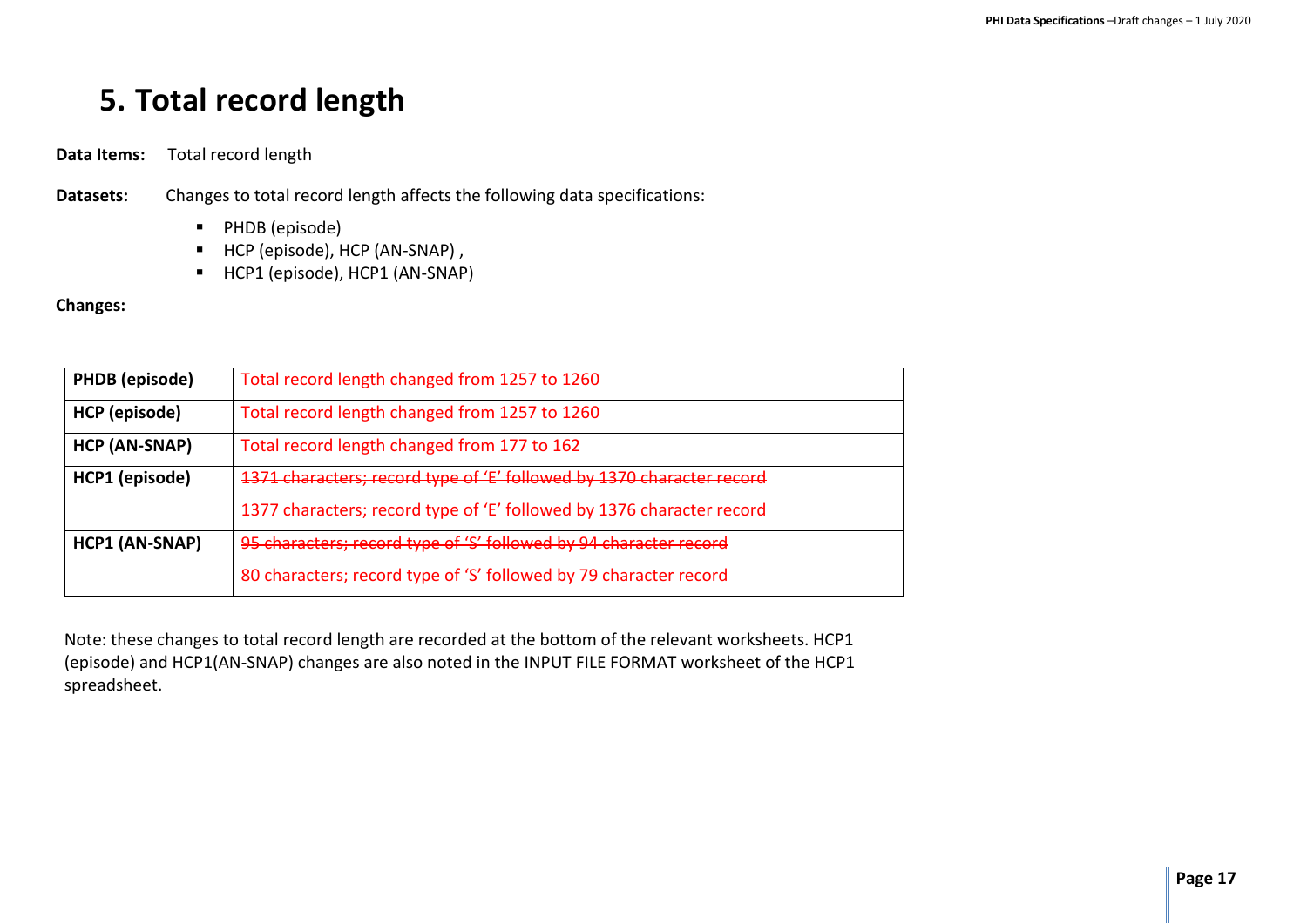# <span id="page-17-0"></span>**6. AN-SNAP delete fields**

**Datasets:** This change affects the following data specifications: HCP (ANSNAP), HCP1 (ANSNAP)

**Change:** The following fields are to be DELETED (along with their associated edit rules)

| <b>Field</b>                                                      | HCP (ANSNAP) item no.<br>and edit rule | HCP1 (ANSNAP) item no.<br>and edit rule                 |
|-------------------------------------------------------------------|----------------------------------------|---------------------------------------------------------|
| 'Assessment only Indicator',                                      | 45 (AE015)                             | $7 - (AE007)$                                           |
| 'Pohobilitation plan data'<br><del>nchabilitation pian uatc</del> | 18 (AE018)                             | 10 (AE010)                                              |
| <u>'Discharge plan date'</u><br><del>Discharge pian aute</del>    | 19 (AE019)                             | $11$ $(\Lambda$ $\Gamma$ 011)<br><del>11 (/\LV11)</del> |

Because 'Assessment only Indicator' is deleted, the position of 'AN-SNAP class' and 'AN\_SNAP version' will be altered

**Reason:** advice from The Australasian Rehabilitation Outcomes Centre (AROC) is that these fields are no longer required

#### **HCP (AN-SNAP) field position changes**

| <b>No</b> | Data Item              | METeOR  <br>identifier | <b>Obligation</b> | <b>Position</b><br><b>Start</b> | <b>Position</b><br>End | Type &<br>size |
|-----------|------------------------|------------------------|-------------------|---------------------------------|------------------------|----------------|
| 16        | <b>AN-SNAP Class</b>   | 449125                 | М                 | <b>456–155</b>                  | <del>159</del> -158    | A(4)           |
|           | <b>AN-SNAP Version</b> | 448983                 | М                 | 460 159                         | <del>161</del> 160     | N(2)           |

#### **HCP1 (AN-SNAP) field position changes**

| <b>No</b> | Data Item            | identifier | <b>METeOR</b>   Obligation | <b>Position</b><br><b>Start</b> | <b>Position</b><br>End | Type &<br>size |
|-----------|----------------------|------------|----------------------------|---------------------------------|------------------------|----------------|
|           | <b>AN-SNAP Class</b> | 449125     | <b>MAA</b>                 | 73 72                           | 76 75                  | A(4)           |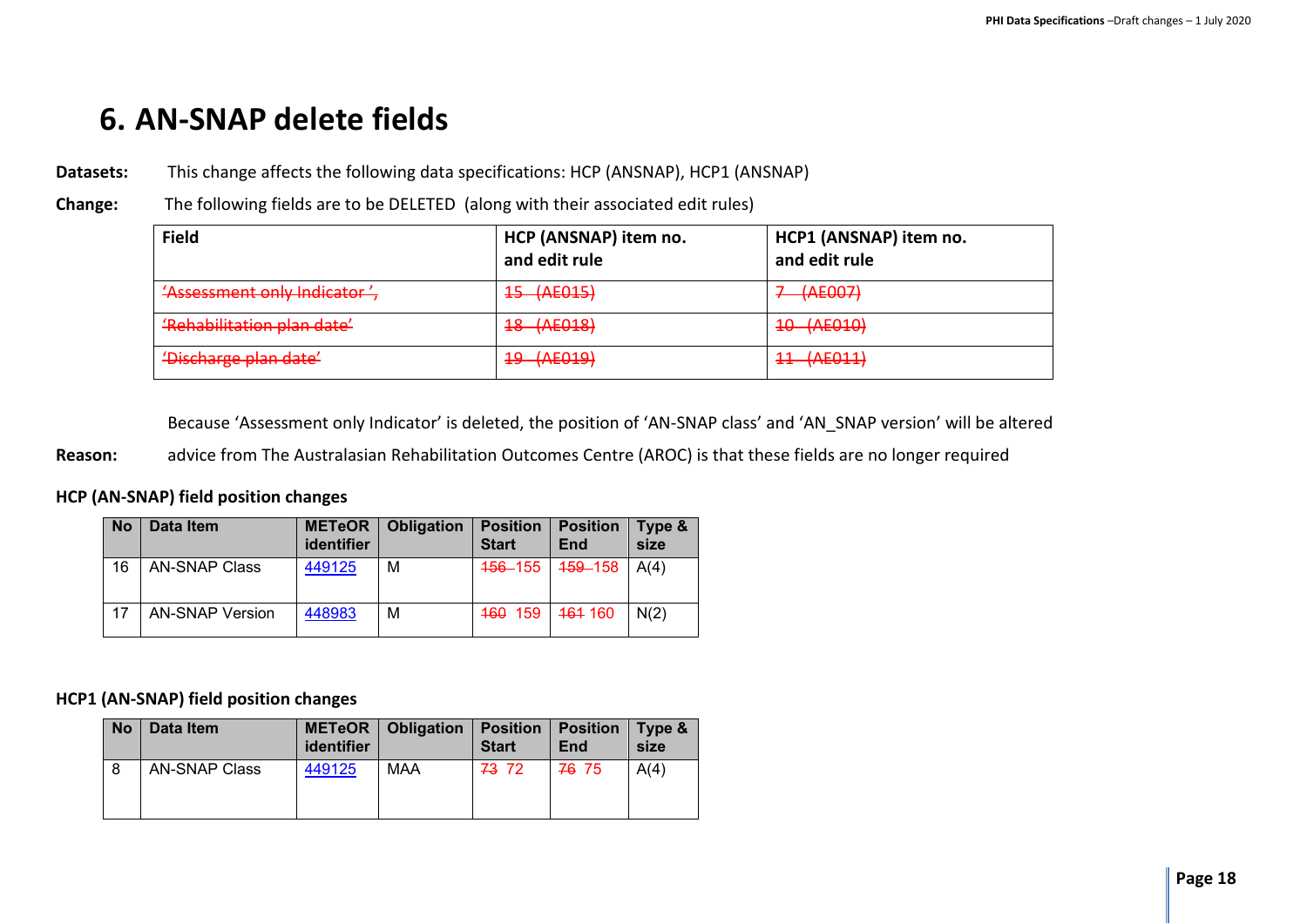| 9 AN-SNAP Version 448983 | MAA | 77 76 78 77 | N(2) |
|--------------------------|-----|-------------|------|
|                          |     |             |      |

# <span id="page-18-0"></span>**7. AN-SNAP change edit rule plus new fields**

**Datasets:** This change affects the following data specifications: HCP (ANSNAP), HCP1 (ANSNAP)

**Change:** Change edit rule for Discharge FIM Item Scores

Add two new AN-SNAP fields: Mode of 'Episode Start – Inpatient' and 'Mode of Episode End– Inpatient'.

**Reason:** advice from The Australasian Rehabilitation Outcomes Centre (AROC) and to be consistent with ECLIPSE web services

### **HCP (AN-SNAP)**

| No Data Item          | Coding description                                          | <b>Edit Rules</b>                                             | Error<br>code/s |
|-----------------------|-------------------------------------------------------------|---------------------------------------------------------------|-----------------|
| 13 Discharge FIM Item | The FIM score on discharge for each of the 18 FIM motor and | Reject record if not (1, 2, 3, 4, 5, 6 or 7) and              | <b>AE013</b>    |
| <b>Scores</b>         | cognition items.                                            | episode type is O and not Episode Mode of                     |                 |
|                       | No Helper:                                                  | Separation = $8$                                              |                 |
|                       | Score of 7 - Complete Independence                          | Reject record if not (1, 2, 3, 4, 5, 6 or 7) and              |                 |
|                       | Score of 6 - Modified Independence                          | episode type is O and 'Mode of Episode End -                  |                 |
|                       | Helper:                                                     | Inpatient' (Item 19) is (1,2, or 7)                           |                 |
|                       | Score of 5 - Supervision or setup                           |                                                               |                 |
|                       | Score of 4 – Minimal assistance                             |                                                               |                 |
|                       | Score of 3 - Moderate assistance                            | If present, reject if not numeric.                            | AE013.1         |
|                       | Score of 2 – Maximal assistance                             |                                                               |                 |
|                       | Score of 1 - Total assistance                               | Identify record if episode type is S and not blank fill AW013 |                 |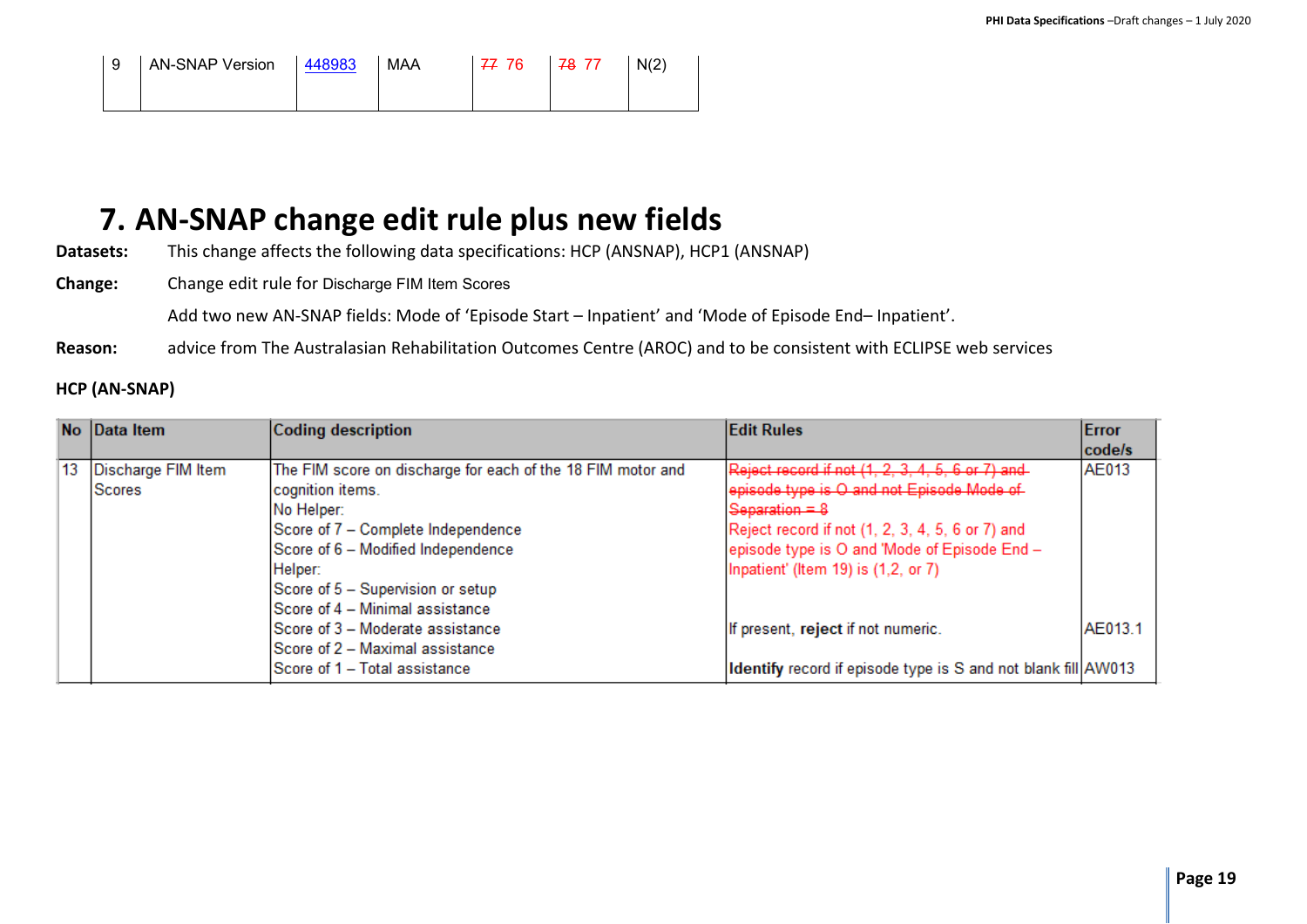# **HCP1 (AN-SNAP)**

| No l | Data Item                           | Coding description                                                                                                                                          | <b>Edit Rules</b>                                                                                                                                  | Error<br>code/s |
|------|-------------------------------------|-------------------------------------------------------------------------------------------------------------------------------------------------------------|----------------------------------------------------------------------------------------------------------------------------------------------------|-----------------|
| 5    | Discharge FIM<br><b>Item Scores</b> | The FIM score on discharge for each of the 18 FIM<br>motor and cognition items.<br>No Helper:                                                               | <b>Reject record if not (1, 2, 3, 4, 5, 6 or 7) and</b><br>episode type is O and not Episode Mode of<br>$S$ eparation = $8$                        | <b>AE005</b>    |
|      |                                     | Score of 7 – Complete Independence<br>Score of 6 - Modified Independence<br>Helper:<br>Score of 5 – Supervision or setup<br>Score of 4 – Minimal assistance | <b>Reject</b> record if not (1, 2, 3, 4, 5, 6 or 7) and<br>episode type is O and 'Mode of Episode End<br>$-$ Inpatient' (Item 13) is $(1,2,$ or 7) |                 |
|      |                                     | Score of 3 – Moderate assistance<br>Score of 2 – Maximal assistance                                                                                         | If present, reject if not numeric.                                                                                                                 | AE005.1         |
|      |                                     | Score of 1 – Total assistance<br>*refer to guide for use                                                                                                    | <b>Identify</b> record if episode type is S and not<br>blank fill                                                                                  | AW005           |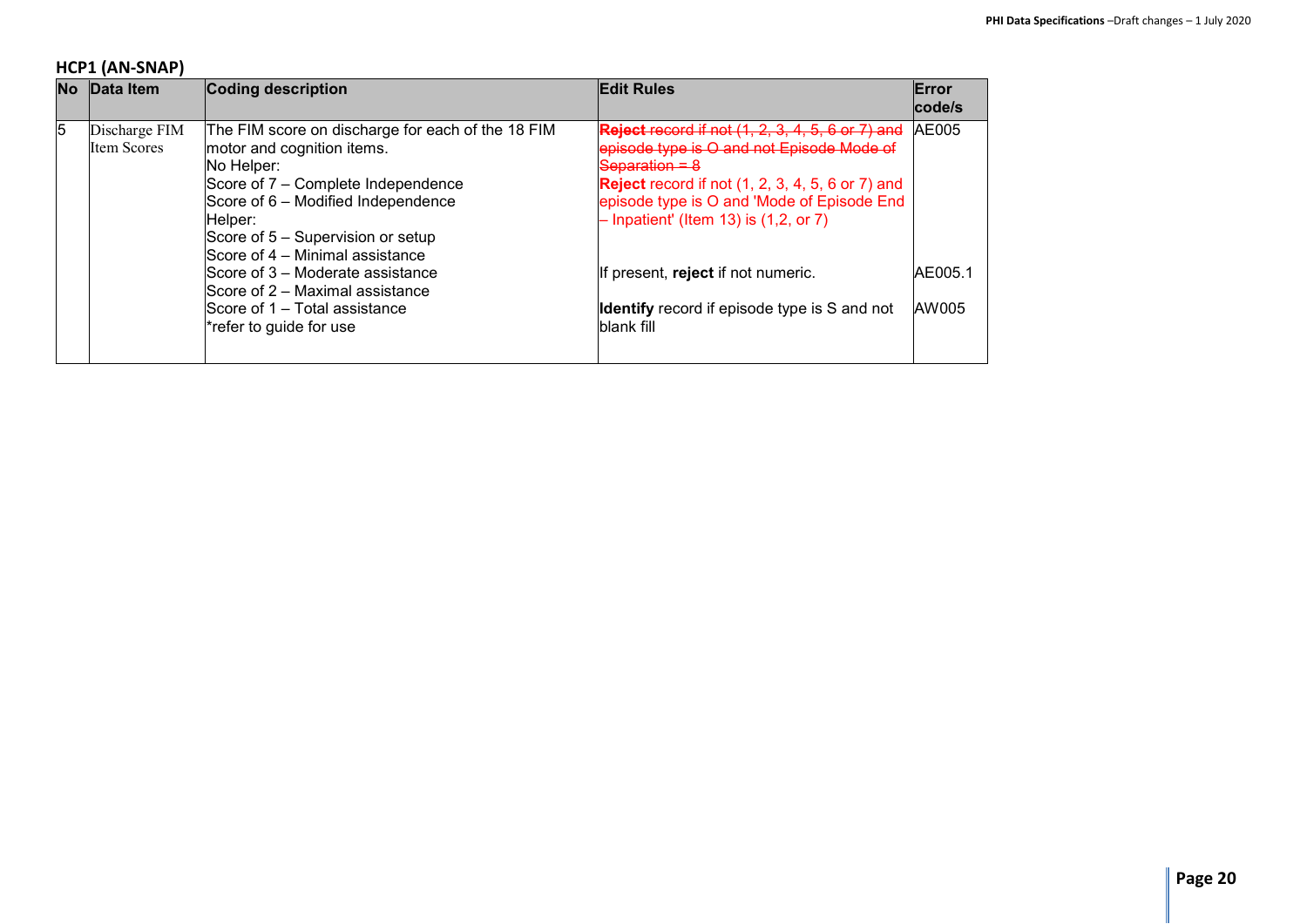# **New HCP (AN-SNAP) fields:**

| <b>No</b> | Data Item Obliga Type &                      |      |      | <b>Edit Rules</b><br>Coding description                                                                                                                                                                                                                                                                                                                                                                                                                                                                                                                                                                                                                                                                                                                                                             |                                                                                    | <b>Error</b> |
|-----------|----------------------------------------------|------|------|-----------------------------------------------------------------------------------------------------------------------------------------------------------------------------------------------------------------------------------------------------------------------------------------------------------------------------------------------------------------------------------------------------------------------------------------------------------------------------------------------------------------------------------------------------------------------------------------------------------------------------------------------------------------------------------------------------------------------------------------------------------------------------------------------------|------------------------------------------------------------------------------------|--------------|
|           |                                              | tion | size |                                                                                                                                                                                                                                                                                                                                                                                                                                                                                                                                                                                                                                                                                                                                                                                                     |                                                                                    | code/s       |
| 18        | Mode of<br>Episode<br>$Start -$<br>Inpatient | CON  | N(1) | Where the patient came from when the inpatient rehabilitation<br>episode started<br>1 Admitted from usual accommodation<br>2 Admitted from other than usual accommodation<br>3 Transferred from another hospital<br>4 Transferred from acute care in another ward<br>5 Transferred from acute specality unit<br>6 Change from acute care to sub/non-acute care same ward<br>7 Change of sub/non-acute care type<br>8 Other<br>9 Recommenced rehabilitation following suspension<br>Conditional item: must be provided if overnight patient (Episode<br>Type=O) and other AN-SNAP items provided.<br>This item not relevant for same-day patients.                                                                                                                                                   | Reject record if not (1, 2, 3, 4, 5, 6, 7, 8 or 9) AE018<br>and episode type is O. |              |
| 119       | Mode of<br>Episode<br>$End -$<br>Inpatient   | CON  | N(1) | Where the patient went to at the end of their inpatient rehabilitation Reject record if not (1, 2, 3, 4, 5, 6, 7, 8 or 9) AE019<br>episode. There are two broad categories<br>Back into the community<br>Remain in the hospital system<br>Permissible values:<br>1 Discharged to final accommodation<br>2 Discharged to interim accommodation<br>3 Death<br>4 Discharged/Transfered to another hospital<br>5 Care type change and transferred to a different ward<br>6 Care type change and remained on same ward<br>7 Change of care type within sub-acute/non-acute care<br>8 Discharged at own risk<br>9 Other and unspecified<br>Conditional item: must be provided if overnight patient (Episode<br>Type=O) and other AN-SNAP items provided.<br>This item not relevant for same-day patients. | and episode type is O.                                                             |              |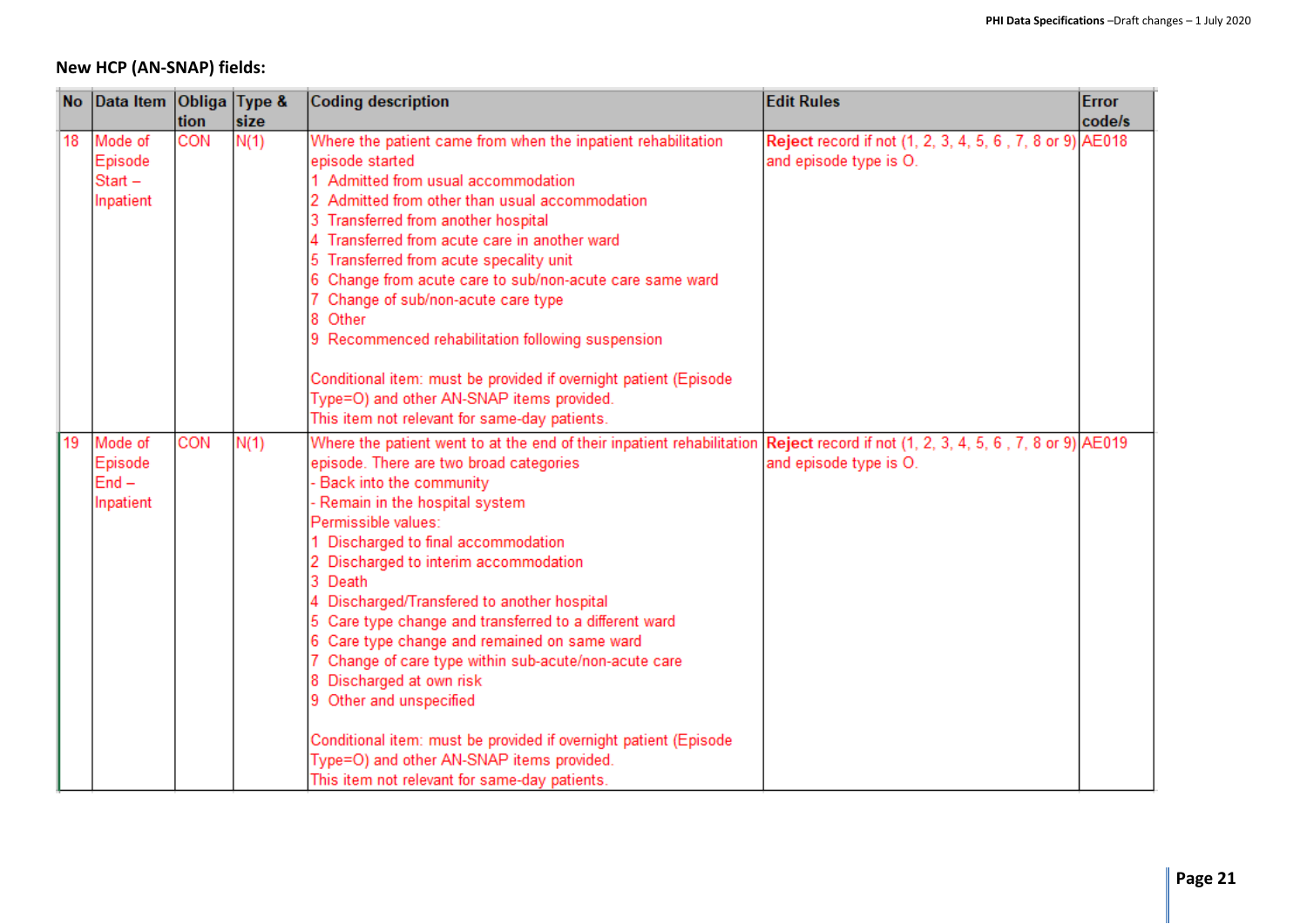# **New HCP1 (AN-SNAP) fields:**

| <b>No</b> | Data Item                                      | <b>Obligation</b> | Type &<br>size | <b>Coding description</b>                                                                                                                                                                                                                                                                                                                                                                                                                                                                                                                                                                                                                                                                                                                      | <b>Edit Rules</b>                                                             | <b>Error</b><br>code/s |
|-----------|------------------------------------------------|-------------------|----------------|------------------------------------------------------------------------------------------------------------------------------------------------------------------------------------------------------------------------------------------------------------------------------------------------------------------------------------------------------------------------------------------------------------------------------------------------------------------------------------------------------------------------------------------------------------------------------------------------------------------------------------------------------------------------------------------------------------------------------------------------|-------------------------------------------------------------------------------|------------------------|
| 12        | Mode of<br><b>Episode Start</b><br>- Inpatient | <b>CON</b>        | N(1)           | Where the patient came from when the inpatient<br>rehabilitation episode started<br>1 Admitted from usual accommodation<br>2 Admitted from other than usual accommodation<br>3 Transferred from another hospital<br>4 Transferred from acute care in another ward<br>5 Transferred from acute specality unit<br>6 Change from acute care to sub/non-acute care same<br>ward<br>7 Change of sub/non-acute care type<br>8 Other<br>9 Recommenced rehabilitation following suspension<br>Conditional item: must be provided if overnight patient<br>(Episode Type=O) and other AN-SNAP items provided.<br>This item not relevant for same-day patients.                                                                                           | Reject record if not (1, 2, 3, 4, 5, 6, 7, 8<br>or 9) and episode type is O.  | <b>AE012</b>           |
| 13        | Mode of<br><b>Episode End</b><br>$-$ Inpatient | <b>CON</b>        | N(1)           | Where the patient went to at the end of their inpatient<br>rehabilitation episode. There are two broad categories<br>- Back into the community<br>- Remain in the hospital system<br>Permissible values:<br>1 Discharged to final accommodation<br>2 Discharged to interim accommodation<br>3 Death<br>4 Discharged/Transfered to another hospital<br>5 Care type change and transferred to a different ward<br>6 Care type change and remained on same ward<br>7 Change of care type within sub-acute/non-acute care<br>8 Discharged at own risk<br>9 Other and unspecified<br>Conditional item: must be provided if overnight patient<br>(Episode Type=O) and other AN-SNAP items provided.<br>This item not relevant for same-day patients. | Reject record if not (1, 2, 3, 4, 5, 6, 7, 8)<br>or 9) and episode type is O. | <b>AE013</b>           |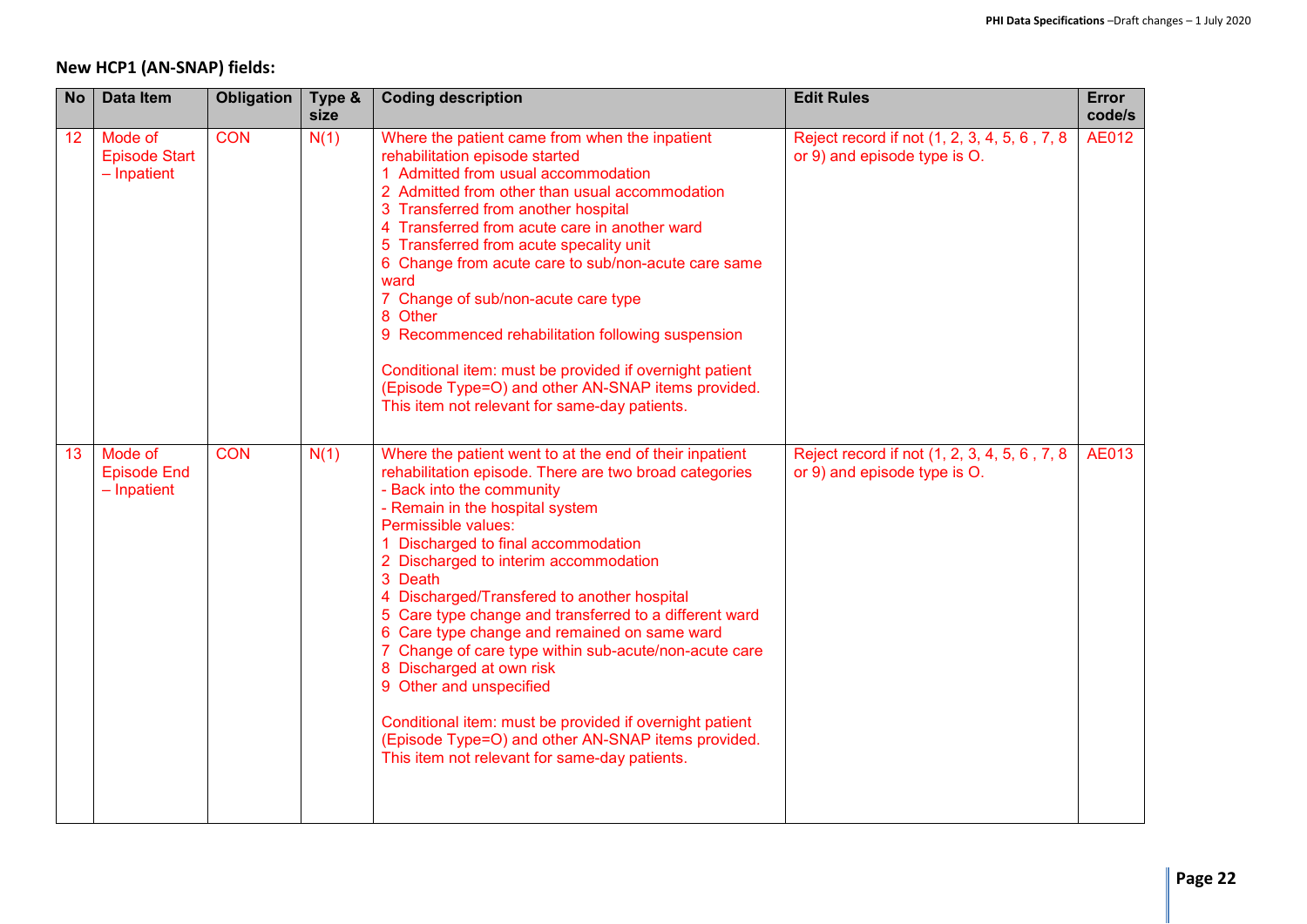# <span id="page-22-0"></span>**8.Provider number of hospital from which transferred**

| Data item: | Provider Number of hospital from which transferred                                                                                                                                                                                        |
|------------|-------------------------------------------------------------------------------------------------------------------------------------------------------------------------------------------------------------------------------------------|
| Datasets:  | This change affects the following data specifications: PHDB (episode), HCP (Episode) and HCP1 (Episode)                                                                                                                                   |
| Change:    | Change edit rule/description so that 'Provider Number of hospital from which transferred' can be recorded when 'source of referral' is either<br>1- Admitted patient transferred from another hospital) OR<br>4 - From Accident/Emergency |
|            |                                                                                                                                                                                                                                           |

### **Reason:** To allow collection of referrals from Accident/Emergency in a transferring hospital

#### **PHDB - Episode**

| <b>No</b> | Data Item                                                       | <b>Type</b><br>size | <b>Coding description</b>                                                                                                                                                                                                                                                                                                                                                                                                                                                                            | <b>Edit Rules</b>                                                                                                                                                                                                                                                                                                              | Error<br>code/s |
|-----------|-----------------------------------------------------------------|---------------------|------------------------------------------------------------------------------------------------------------------------------------------------------------------------------------------------------------------------------------------------------------------------------------------------------------------------------------------------------------------------------------------------------------------------------------------------------------------------------------------------------|--------------------------------------------------------------------------------------------------------------------------------------------------------------------------------------------------------------------------------------------------------------------------------------------------------------------------------|-----------------|
| 19        | <b>Provider Number</b><br>of Hospital from<br>which transferred | A(8)                | The Commonwealth-issued hospital provider number for the hospital from<br>which a patient has been transferred (Provider number required only when<br>PHDB item number 21 is reported as:<br>1- Admitted patient transferred from another hospital)<br>Blank fill if no hospital transfer.<br>If a patient was transferred from Accident/Emergency at a different hospital<br>from the one in which this separation occurred, then enter the<br>Commonwealth-issued Provider number of that hospital | <b>Reject record if Source of</b><br>Referral (item 21) is 1 and not (a<br>valid 8 character Commonwealth<br>provider number or OVERSEAS).<br><b>Reject record if Source of</b><br>Referral (item 21) is not 1 and<br>item 19 is not blank.<br>Reject record if not blank and<br>Source of Referral (item 21) is<br>not 1 or 4 | E019<br>E019.1  |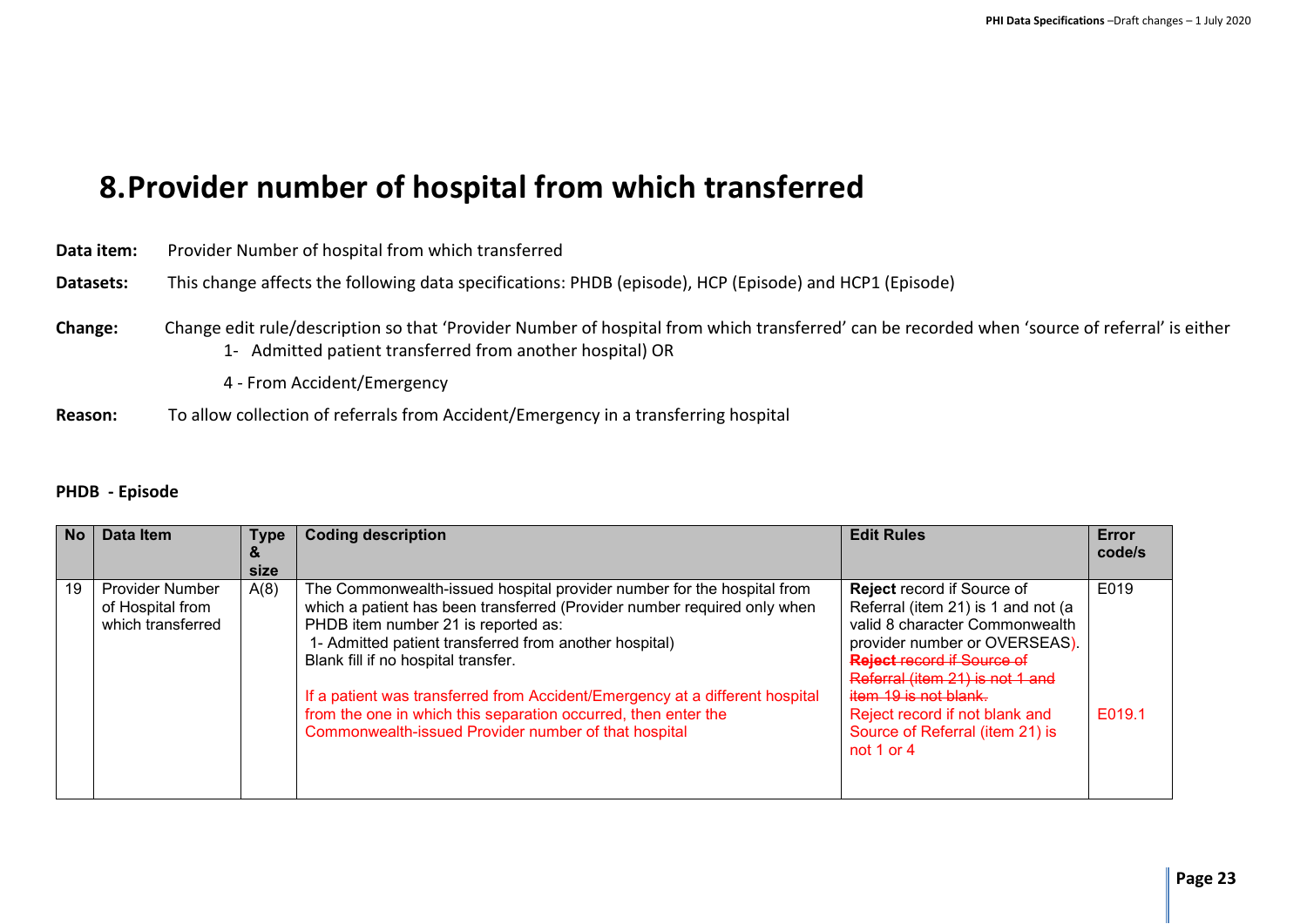#### **HCP - Episode**

| <b>No</b> | <b>Data Item</b>                                         | <b>Type</b><br>&<br>size | <b>Coding description</b>                                                                                                                                                                                                                                                                 | <b>Edit Rules</b>                                                                                                            | Error<br>code/s |
|-----------|----------------------------------------------------------|--------------------------|-------------------------------------------------------------------------------------------------------------------------------------------------------------------------------------------------------------------------------------------------------------------------------------------|------------------------------------------------------------------------------------------------------------------------------|-----------------|
| 19        | Provider Number of<br>Hospital from which<br>transferred | A(8)                     | The Commonwealth-issued hospital provider number for the<br>hospital from which a patient has been transferred (Provider<br>number required only when HCP item number 21 is reported as:<br>1- Admitted patient transferred from another hospital)<br>Blank fill if no hospital transfer. | <b>Reject</b> record if not a valid 8<br>character Commonwealth provider<br>number and Source of Referral (item<br>21) is 1. | EE019           |
|           |                                                          |                          | If a patient was transferred from Accident/Emergency at a<br>different hospital from the one in which this separation occurred,<br>then enter the Commonwealth-issued Provider number of that<br>hospital                                                                                 | <b>Reject record if not blank and Source</b><br>of Referral (item 21) is not 1<br>is not 1 or 4                              | EE019.1         |

#### **HCP1 - Episode**

| <b>No</b> | Data Item                                                | Type &<br>size | <b>Coding description</b>                                                                                                                                                                                                                                                                                                                                                                                                                                                                                                                         | <b>Edit Rules</b>                                                                                                                                                                                                                                                  | Error<br>code/s  |  |  |  |  |
|-----------|----------------------------------------------------------|----------------|---------------------------------------------------------------------------------------------------------------------------------------------------------------------------------------------------------------------------------------------------------------------------------------------------------------------------------------------------------------------------------------------------------------------------------------------------------------------------------------------------------------------------------------------------|--------------------------------------------------------------------------------------------------------------------------------------------------------------------------------------------------------------------------------------------------------------------|------------------|--|--|--|--|
| 64        | Provider number<br>of hospital from<br>which transferred | A(8)           | The Commonwealth-issued hospital provider number for the hospital<br>from which a patient has been transferred (Provider number required<br>only when HCP item number 43 is reported as:<br>1- Admitted patient transferred from another hospital)<br>Blank fill if no hospital transfer.<br>Overseas hospitals to be coded as OVERSEAS<br>If a patient was transferred from Accident/Emergency at a different<br>hospital from the one in which this separation occurred, then enter<br>the Commonwealth-issued Provider number of that hospital | <b>Reject record if Source of</b><br>referral (item 43) is 1 and item 64<br>is not (a valid 8 character<br>Commonwealth provider number<br>or OVERSEAS)<br><b>Reject record if not blank and</b><br>Source of referral (Item 43) is not<br>$4$ is not $(1$ or $4)$ | EE064<br>EE064.1 |  |  |  |  |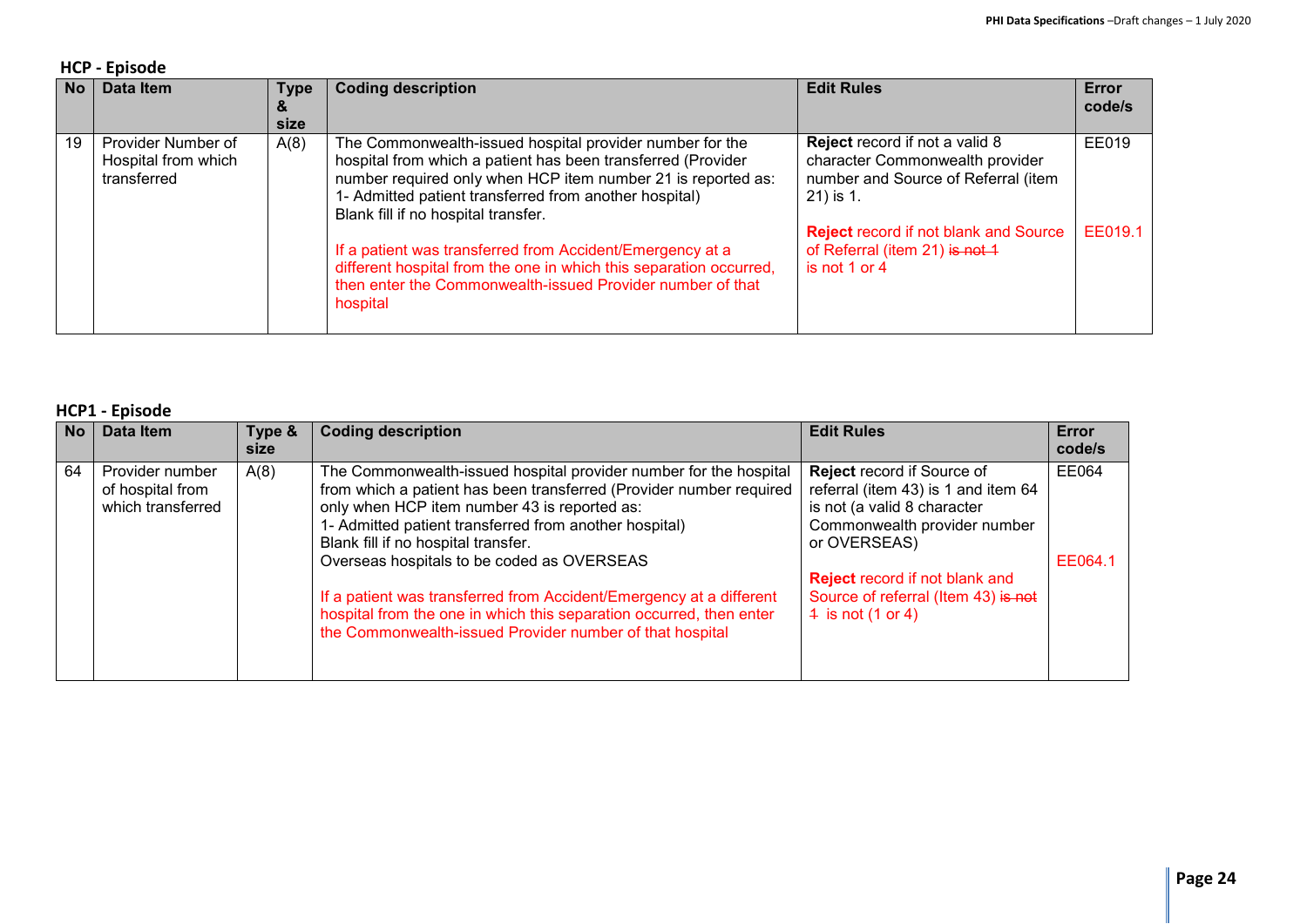# <span id="page-24-0"></span>**9.Other changes**

- In HCP1, change existing critical error RE001 into a 'fatal' error (so file is rejected) when an insurer submits a monthly file in which the Link Identifier is duplicated.
- In PHDB, HCP and HCP1, remove meteor reference and make changes to the description and change the label for field 'Minutes of operating theatre time 'to 'Minutes in Theatre or Procedure Room' to be consistent with ECLIPSE and also with explanatory notes in HCP. (*HCP Explanatory Notes: Minutes in Theatre - from the time the patient entered the operating theatre or procedure room until the time the patient left the operating theatre or procedure room).* Remove meteor reference
- In HCP, HCP1 and PHDB, add extra text for description for 'Birth weight of infant, neonate, stillborn'
- Delete HCP1 edit rule ME201 because it is the same as ME006.1
- Delete HCP1 edit rule EE023.3 because rule EE0232.2 is sufficient.
- Simplify HCP1 Prosthesis edit rules to remove references to maximum benefit (which no longer exists).
- Re-label PHDB errors EE061.0 and EE061.1 as E061.0 and E061.1, to follow the standard labelling pattern in PHDB data specifications
- In GT-Dental, create a new edit rule to give a warning when the number of dental items reported for a particular record is greater than 20.
- Insurers are expected to report dental services using the full list of valid ADA codes in the Australian Schedule of Dental Services and Glossary 2017
- In HCP header record, change the value of 'HCP version' to 1100 as follows, because substantial changes have been made to HCP file

| Item<br><b>No</b> | Data Item          | Obligation | Type &<br><b>Size</b> | <b>Comments</b>                                                     |
|-------------------|--------------------|------------|-----------------------|---------------------------------------------------------------------|
| 10                | <b>HCP Version</b> | M          | N(4)                  | HCD version 1000<br><del>nor voision iouv</del><br>HCP version 1100 |

• In HCP AN-SNAP header record, change the value of 'AN-SNAP HCP version' to 1000 as follows, because substantial changes have been made to the AN-SNAP record. AN-SNAP changes don't happen as often as HCP so we will keep it separate from the HCP version number.

| <b>Item</b><br><b>No</b>      | Data Item           | <b>Obligation</b> | <b>Position</b> | Type 8<br><b>Size</b> | <b>Comments</b> |
|-------------------------------|---------------------|-------------------|-----------------|-----------------------|-----------------|
| $\overline{A}$ $\overline{A}$ | AN-SNAP HCP Version | M                 | 50-53           | N(4)                  |                 |

• Missing Item numbers: Items numbers in the data specifications are not important – they are only there so that we can refer to particular items. However, the corresponding edit rules are numbered according to the item numbers, and if the department change item numbers it would then have to change edit rule numbering for those fields in the data specifications. If the department updates item numbers because one field has been removed from a specification then that would cause extra work to update the numbering of corresponding edit rules for items further down the list.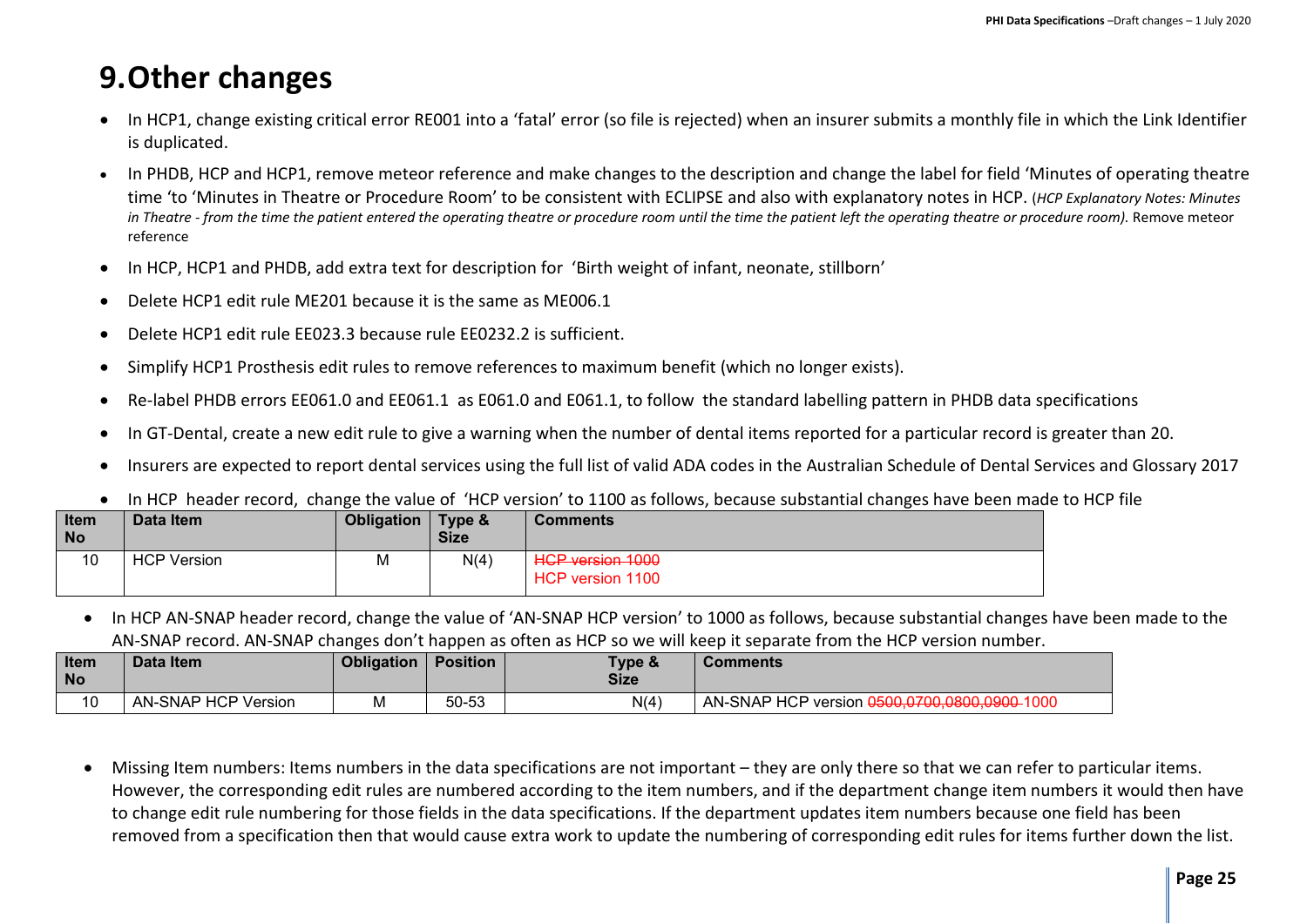That work would flow into extra IT system changes for Software providers, the department's data warehouse and for Check-It. Consequently, the department decided not to update some item numbers to avoid unnecessary work. So, in some data specifications, for example ANSNAP item 15 in HCP, one or more item numbers are missing from the specification.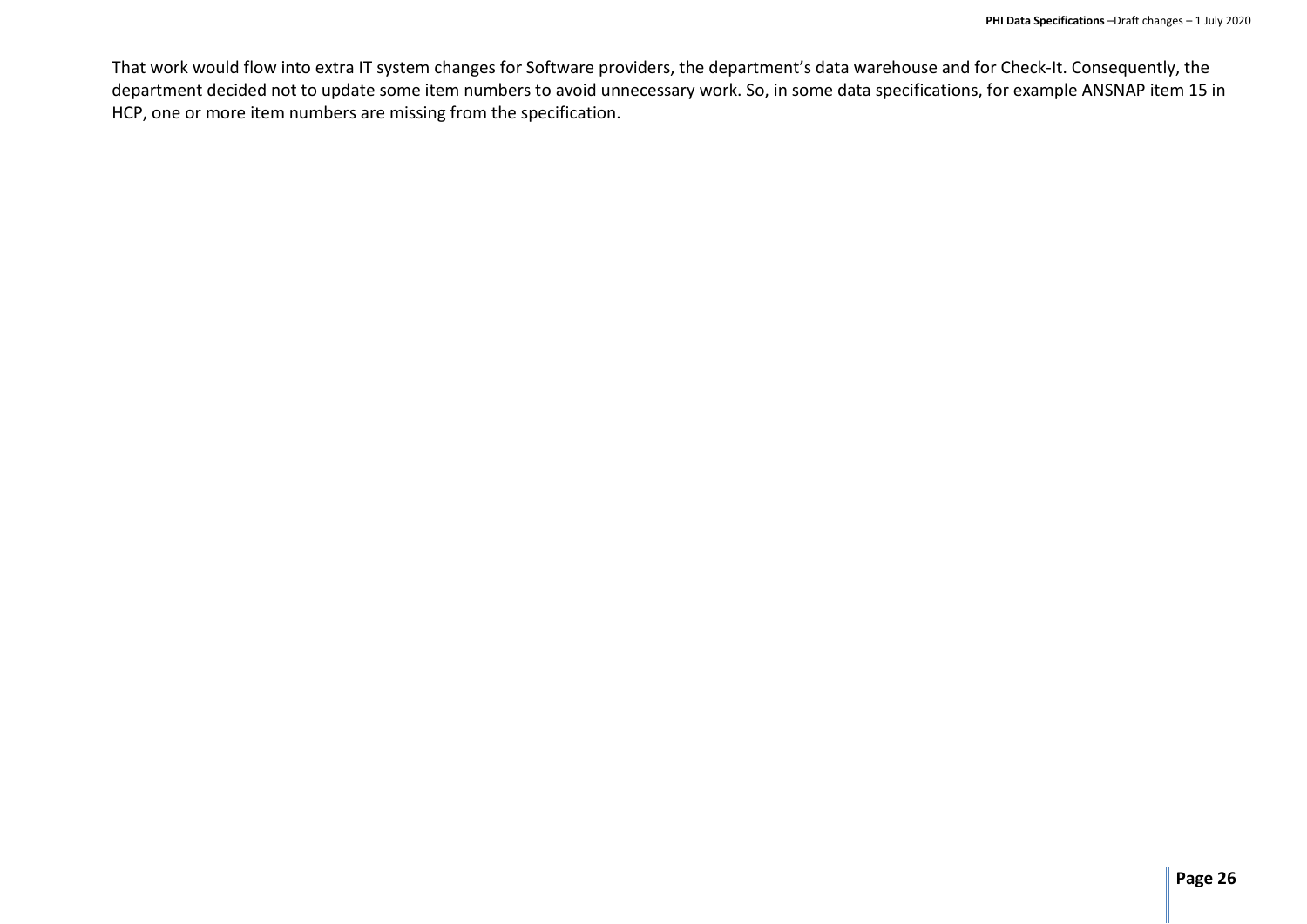# <span id="page-26-0"></span>**10. Additional edit rule changes added 24 February**

### **PHDB – episode – revised edit rule W036.2 for 'Principal Diagnosis'**

| <b>No</b> | <b>Data Item</b>       | <b>Coding description</b>                                                                                                                                                             | <b>Edit Rules</b>                                                               | Error<br>code/s |
|-----------|------------------------|---------------------------------------------------------------------------------------------------------------------------------------------------------------------------------------|---------------------------------------------------------------------------------|-----------------|
| 36        | Principal<br>Diagnosis | Each entry should consist of:<br>- one (1) digit that represents the Condition Onset Flag code                                                                                        | Reject record if not a valid ICD-<br>10-AM principal diagnosis code             | E036            |
|           |                        | - five (5) alphanumeric characters that represent the principal diagnosis code                                                                                                        | <b>Identify record if Same-day</b><br>Status (item $39$ ) = 2 (overnight        | W036.1          |
|           |                        | Condition Onset Flag (see METeOR 686100) - A qualifier for each coded diagnosis to<br>indicate the onset of the condition relative to the beginning of the episode of care, as        | patient) and Z50N or Z50NN<br>(where $N = 0$ to 9)                              |                 |
|           |                        | represented by a code.<br>$\equiv$ condition with onset during the episode of admitted patient care                                                                                   | <b>Identify</b> record if $Gare Type = 60$<br>Care Type = $6$ and not Z742 or   | W036.2          |
|           |                        | 2 = condition not noted as arising during the episode of admitted patient care<br>$9 = not reported$                                                                                  | Z75N or Z75NN. (where $N = 0$ to<br>9)                                          | W036.3          |
|           |                        | Note:<br>All patients should report a condition onset flag code of 2 for the principal diagnosis, with the                                                                            | <b>Identify</b> record if condition onset<br>flag = 1 and not Z50N (where $N =$ |                 |
|           |                        | exception of newborns. Newborns in their admitted birth episode within the hospital may<br>report a condition onset flag code of 1 or 2 for the principal diagnosis. Newborn episodes | $0$ to $9)$                                                                     |                 |
|           |                        | can be identified by ICD-10-AM Code Z38.x in the principal or additional diagnosis code<br>field.                                                                                     |                                                                                 |                 |
|           |                        | Principal Diagnosis - The diagnosis established after study to be chiefly responsible for<br>occasioning an episode of admitted patient care, an episode of residential care or an    |                                                                                 |                 |
|           |                        | attendance at the health care establishment, as represented by a code.<br>The principal diagnosis should be reported in the most current version of ICD-10-AM and                     |                                                                                 |                 |
|           |                        | selected according to the National Coding Standards.                                                                                                                                  |                                                                                 |                 |

#### **PHDB – episode – revised edit rule E061.1 for 'Number of Qualified Days for Newborns'**

| <b>No</b> | Data Item                                   | <b>Coding description</b>                                                                                                                     | <b>Edit Rules</b>                                                    | Error<br>code/s   |
|-----------|---------------------------------------------|-----------------------------------------------------------------------------------------------------------------------------------------------|----------------------------------------------------------------------|-------------------|
| 61        | Number of<br>Qualified Days for<br>Newborns | The number of qualified newborn days occurring within a newborn episode of care.<br>Zero fill if not applicable.<br>* refer to guide for use. | <b>Reject</b> record if not numeric.                                 | EE061.0<br>E061.0 |
|           |                                             |                                                                                                                                               | <b>Reject</b> record if >0000 and (care<br>type not 7 newborn care). | EE061.1<br>E061.1 |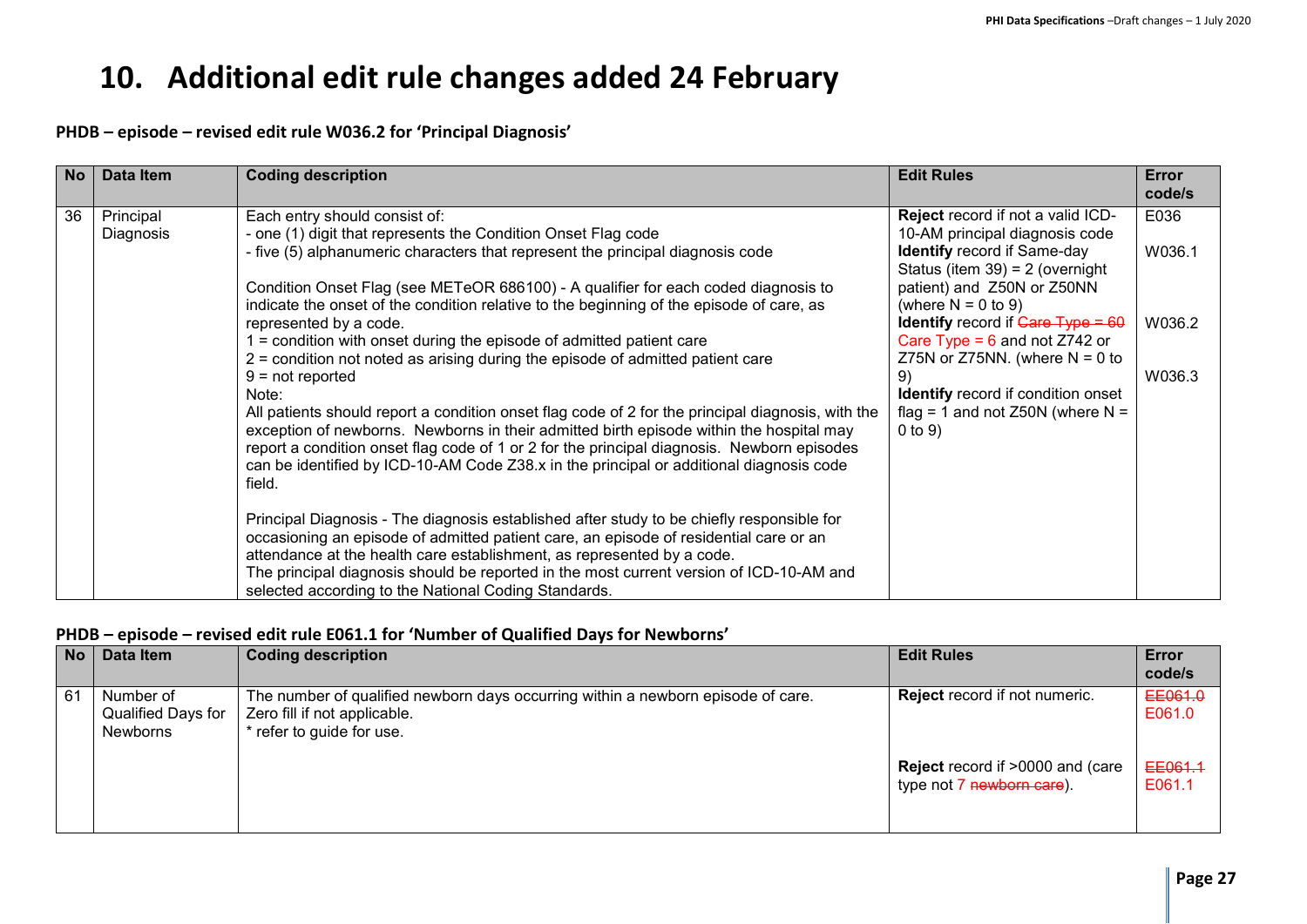### **HCP – episode – revised edit rule W036.2 for 'Principal Diagnosis'**

| <b>No</b> | <b>Data Item</b>                                                                                                                                                                                                | <b>Coding description</b>                                                                                                                                                                                                                                                                                                                                                                                       | <b>Edit Rules</b>                                                                                                              | Error<br>code/s |
|-----------|-----------------------------------------------------------------------------------------------------------------------------------------------------------------------------------------------------------------|-----------------------------------------------------------------------------------------------------------------------------------------------------------------------------------------------------------------------------------------------------------------------------------------------------------------------------------------------------------------------------------------------------------------|--------------------------------------------------------------------------------------------------------------------------------|-----------------|
| 36        | <b>Principal Diagnosis</b>                                                                                                                                                                                      | Each entry should consist of:<br>- one (1) digit that represents the Condition Onset Flag code<br>- five (5) alphanumeric characters that represent the principal diagnosis code                                                                                                                                                                                                                                | Reject record if not a valid ICD-10-<br>AM principal diagnosis code                                                            | EE036           |
|           | represented by a code.<br>1 = condition with onset during the episode of admitted patient care<br>2 = condition not noted as arising during the episode of admitted patient care<br>$9 = not reported$<br>Note: | Condition Onset Flag (see METeOR 686100) - A qualifier for each coded diagnosis to<br>indicate the onset of the condition relative to the beginning of the episode of care, as                                                                                                                                                                                                                                  | <b>Identify</b> record if Same-day Status<br>$item 39) = 2 (overnight patient)$<br>and Z50N or Z50NN (where $N = 0$<br>to $9)$ | EW036.1         |
|           |                                                                                                                                                                                                                 | All patients should report a condition onset flag code of 2 for the principal diagnosis, with                                                                                                                                                                                                                                                                                                                   | <b>Identify</b> record if $Gare Type = 60$<br>Care Type = $6$ and not Z742 or<br>Z75N or Z75NN. (where $N = 0$ to 9)           | EW036.2         |
|           |                                                                                                                                                                                                                 | the exception of newborns. Newborns in their admitted birth episode within the hospital<br>may report a condition onset flag code of 1 or 2 for the principal diagnosis. Newborn<br>episodes can be identified by ICD-10-AM Code Z38.x in the principal or additional<br>diagnosis code field.                                                                                                                  | <b>Identify</b> record if condition onset<br>flag = 1 and not $Z38.?$                                                          | EW036.3         |
|           |                                                                                                                                                                                                                 | Principal Diagnosis - The diagnosis established after study to be chiefly responsible for<br>occasioning an episode of admitted patient care, an episode of residential care or an<br>attendance at the health care establishment, as represented by a code.<br>The principal diagnosis should be reported in the most current version of ICD-10-AM and<br>selected according to the National Coding Standards. |                                                                                                                                |                 |

### **HCP – episode – revised edit rule E061.1 for 'Number of Qualified Days for Newborns'**

| No | Data Item                                | <b>Coding description</b>                                                                                                                     | <b>Edit Rules</b>                                                                                                        | Error<br>code/s    |
|----|------------------------------------------|-----------------------------------------------------------------------------------------------------------------------------------------------|--------------------------------------------------------------------------------------------------------------------------|--------------------|
| 61 | Number of Qualified<br>Days for Newborns | The number of qualified newborn days occurring within a newborn episode of care.<br>Zero fill if not applicable.<br>* refer to guide for use. | <b>Reject</b> record if not numeric.<br><b>Reject</b> record if >0000 and (care<br>type not 7 <del>newborn care</del> ). | EE061.0<br>EE061.1 |